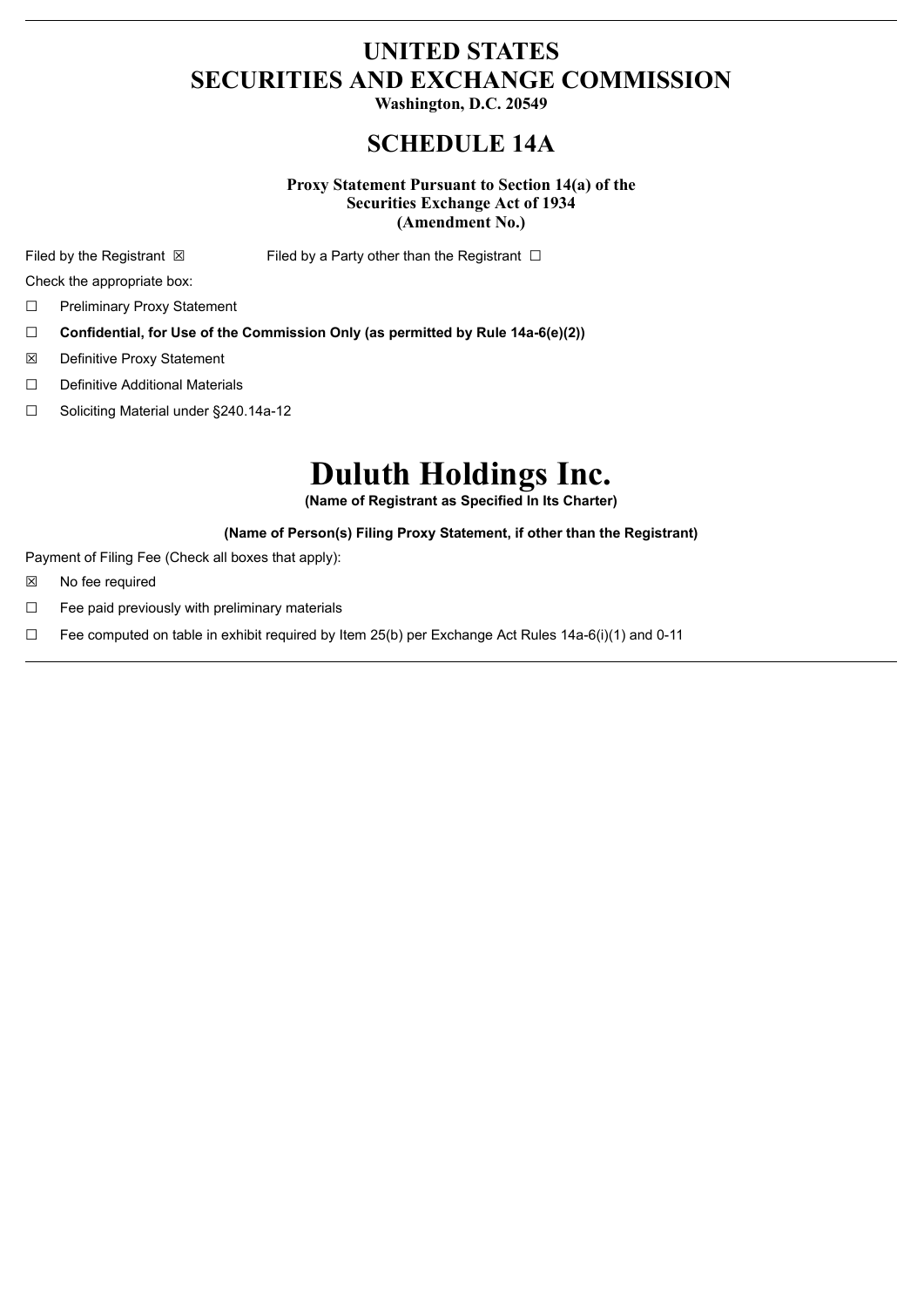#### Dear Fellow Shareholders,

We're pleased to invite you to our 2022 Annual Meeting of Shareholders in person, which will take place in our headquarters location, 201 East Front Street, Mount Horeb, Wisconsin 53572, on May 26, 2022, at 8:30am Central time.

As a company, we made significant strides throughout 2021 to evolve and embark on a journey to position our company to better compete and enable long term growth. Our results in 2021 highlight the progress we've made on seizing market growth opportunities and continuing to build a more flexible and profitable business model. We grew Net Sales 9.4% over 2020 and delivered record level net income reflected in full year EPS of \$0.90 per diluted share. These outstanding results in 2021 reflect great execution by the team in the face of unprecedented supply chain disruptions and dramatic shifts in consumer shopping behavior.

Today's consumers set a high bar for what they expect in apparel and gear that enables them to take on life with their own two hands, to be more self-reliant and for how they choose to engage with brands. To that end, our Big Dam Blueprint is anchored on five strategic pillars: 1) lead with a digital-first mindset, 2) leverage our omnichannel model to meet customers where, when and how they want to engage with us, 3) aligning our family of brands to address customer's evolving lifestyles and activities, 4) test and learn to unlock new channels of growth and 5) invest in the enablement and future proofing of our enterprise.

In all that we do, we remain committed to managing the business in the best interest of our customers, employees and shareholders. We look forward to sharing more in 2022 and beyond around what we're doing on ESG initiatives. More broadly, we view our company's greater purpose to be centered around three facets.

- Humanity People are the most important part of the Duluth Trading family. We care about enriching a workforce of hardworking folks from all walks of life, in a safe, supportive environment
- Community Everyone deserves the pleasure of knowing a hands-on way of life. Duluth trading is committed to introducing new generations and new audiences to living on terms that are their own
- Sustainability We strive to minimize our impact on mother earth. With sustainably made products, building with long-lasting durability in mind, and eco-friendly packaging, we work to help do our part

Lastly, Duluth Trading Company is committed to good corporate governance. Our Board of Directors has taken several actions in recent years to enhance our governance practices. We appreciate your support as we continue to work to implement initiatives that will positively impact the performance and long-term value of the business for the benefit of all stakeholders.

Thank you on behalf of all of us at Duluth Trading Company for your continued support.

Sincerely,

Samuel M. Sato

President and Chief Executive Officer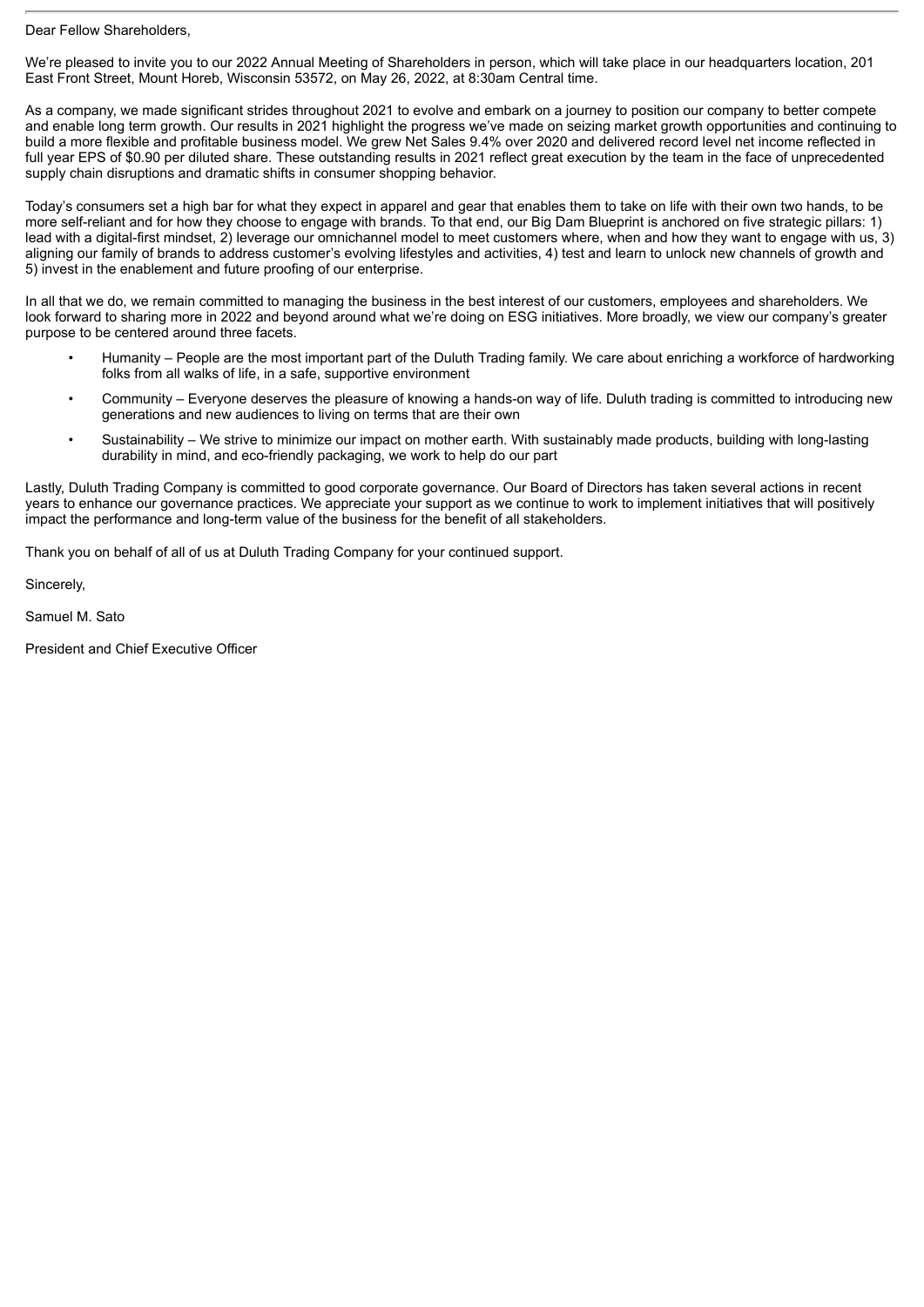#### **DULUTH HOLDINGS INC. 201 East Front Street Mount Horeb, Wisconsin 53572**

#### **NOTICE OF ANNUAL MEETING OF SHAREHOLDERS**

#### **May 26, 2022**

To the Shareholders of Duluth Holdings Inc.:

The 2022 Annual Meeting of Shareholders of Duluth Holdings Inc. will be held in person at the headquarters of Duluth Holdings Inc., 201 East Front Street, Mount Horeb, Wisconsin 53572, on May 26, 2022 at 8:30 a.m., Central time, for the following purposes:

- (1) To elect seven individuals nominated by the Board of Directors of Duluth Holdings Inc. to serve as directors until the 2023 annual meeting of shareholders;
- (2) To ratify the appointment of KPMG LLP as our independent registered public accountants for fiscal 2022; and
- (3) To transact such other business as may properly come before the meeting.

Shareholders of record at the close of business on March 21, 2022 are entitled to notice of and to vote at the annual meeting and at all adjournments of the annual meeting.

Holders of a majority of the votes entitled to be cast must be present in person or by proxy in order for the annual meeting to be held. As allowed under the Securities and Exchange Commission's rules, we have elected to furnish our proxy materials over the Internet. Accordingly, we have mailed to our shareholders of record and beneficial owners a Notice of Internet Availability of Proxy Materials (the "Notice") containing instructions on how to access the attached proxy statement and our annual report to **shareholders via the Internet and how to vote online.**

Whether or not you expect to attend the annual meeting in person, you are urged to vote by voting electronically via the Internet, by a telephone vote or, as applicable, by completing and mailing the proxy card. Instructions for electronic voting via the Internet and telephonic voting are contained in the Notice, or, as applicable, on the accompanying proxy card. If you attend the meeting and wish to vote your shares personally, you may do so by revoking your proxy at any time prior to the voting thereof. In addition, you may revoke your proxy at any time before it is voted by advising the Secretary of Duluth Holdings Inc. in writing (including by submitting a duly executed proxy bearing a later date or voting via the Internet) or by telephone of such revocation.

Important Notice Regarding the Availability of Proxy Materials for the Annual Meeting of Shareholders to be held on May 26, **2022:** The annual report to shareholders and proxy statement of Duluth Holdings Inc. are available for review at www.envisionreports.com/DLTH. Instructions on how to access and review the materials on the Internet can be found on the Notice and the accompanying proxy card.

David Loretta, *Secretary*

April 8, 2022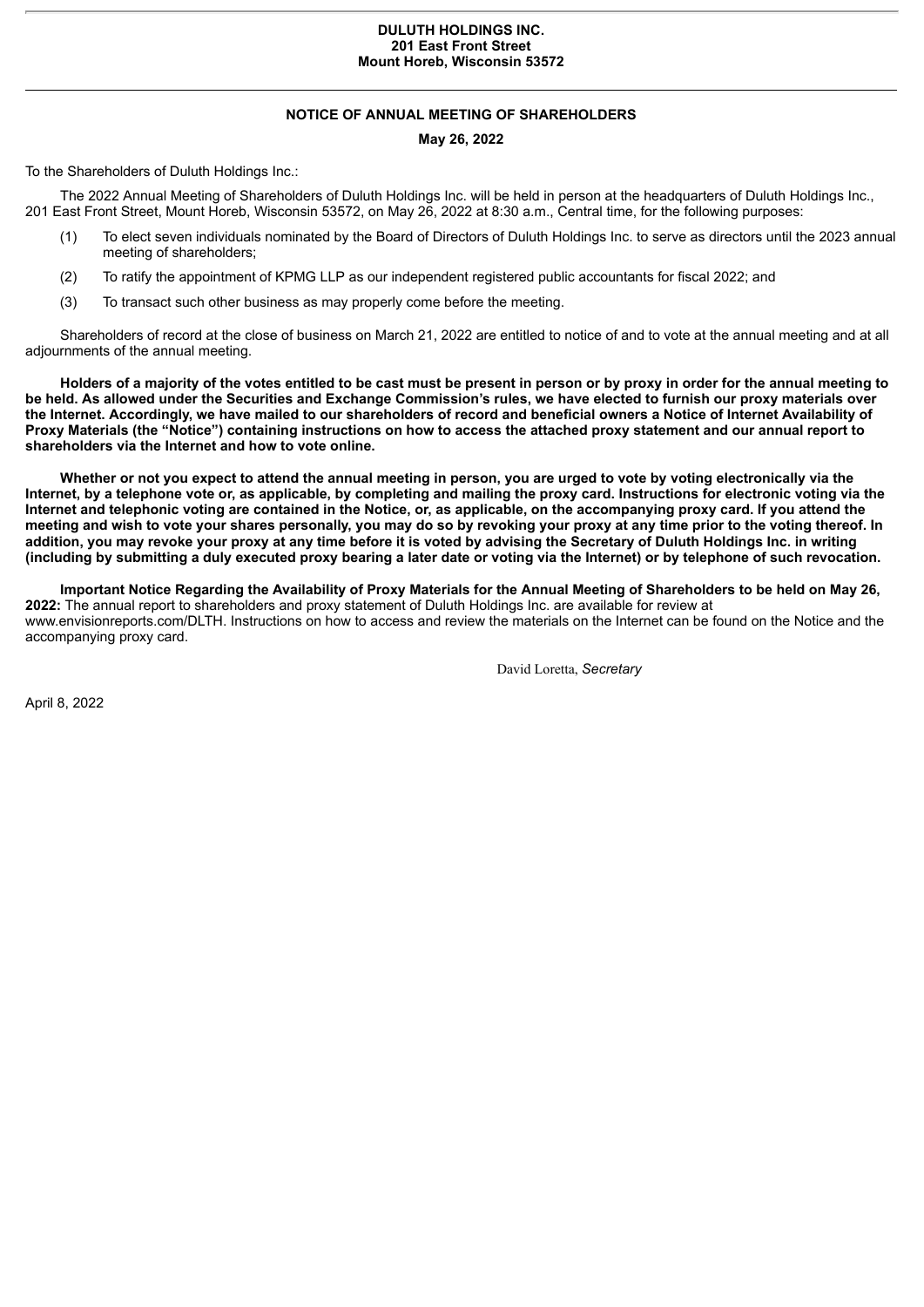#### **DULUTH HOLDINGS INC. 201 East Front Street Mount Horeb, Wisconsin 53572**

#### **April 8, 2022**

#### **PROXY STATEMENT**

Unless the context requires otherwise, all references to "Duluth Trading," the "Company," "we," "us" or "our" refer to Duluth Holdings Inc.

The enclosed proxy is solicited by the Board of Directors of Duluth Holdings Inc. for use at the 2022 annual meeting of shareholders to be held at 8:30 a.m., Central time, on May 26, 2022 or at any postponement or adjournment of the annual meeting, for the purposes set forth in this proxy statement and in the accompanying notice of annual meeting of shareholders. The annual meeting will be held in person at the headquarters of Duluth Trading, 201 East Front Street, Mount Horeb, Wisconsin 53572.

Under rules adopted by the Securities and Exchange Commission (the "SEC"), Duluth Trading is making this proxy statement and other annual meeting materials available on the Internet instead of mailing a printed copy of these materials to each shareholder. Shareholders who received a Notice of Internet Availability of Proxy Materials (the "Notice") by mail will not receive a printed copy of these materials other than as described below. Instead, the Notice contains instructions as to how shareholders may access and review all of the important information contained in the materials on the Internet, including how shareholders may submit proxies by telephone or over the Internet.

#### If you received the Notice by mail and would prefer to receive a printed copy of Duluth Trading's proxy materials, please follow the **instructions for requesting printed copies included in the Notice.**

The expense of this solicitation will be paid by us. No solicitation other than by mail and via the Internet is contemplated, except that our officers or employees may solicit the return of proxies from certain shareholders by telephone.

Only shareholders of record at the close of business on March 21, 2022 are entitled to notice of and to vote the shares of our Class A common stock, no par value, and Class B common stock, no par value, registered in their name at the annual meeting. As of the record date, we had outstanding 3,364,200 shares of Class A common stock and 29,688,320 shares of Class B common stock. The presence, in person or by proxy, of a majority of the votes entitled to be cast will constitute a quorum at the annual meeting. Abstentions, votes that are withheld and broker non-votes, which are proxies from brokers or nominees indicating that such persons have not received instructions from the beneficial owners or other persons entitled to vote shares, will be treated as present for purposes of determining the quorum. Each share of Class A common stock is entitled to ten votes per share, and each share of Class B common stock is entitled to one vote per share on each matter to be voted upon at the annual meeting. Shares of Class A common stock and Class B common stock vote together as a single class for each of the proposals listed below.

With respect to the proposal to elect the individuals nominated by our Board of Directors to serve as directors until the 2023 annual meeting of shareholders, votes may be cast in favor or withheld for each nominee. Votes that are withheld and broker non-votes will have no effect on the outcome of the election. With respect to the proposal to ratify the appointment of KPMG LLP as our independent registered public accountants for fiscal 2022, abstentions and broker non-votes will not be counted as voting on the proposal.

1

The Notice is being mailed to shareholders commencing on or about April 8, 2022.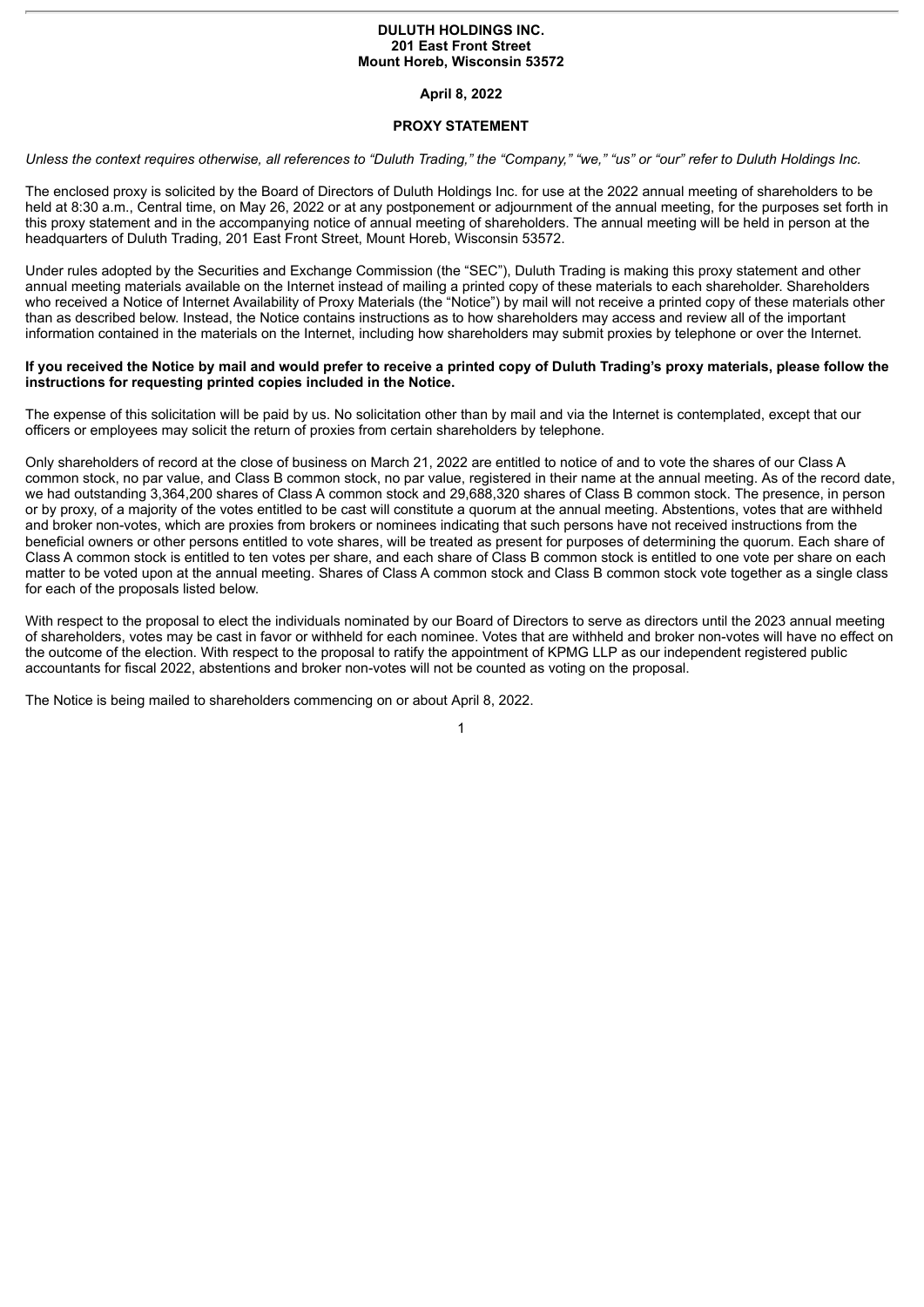If a proxy is properly submitted to us and not revoked, it will be voted in accordance with the instructions contained in the proxy. **Each** shareholder may revoke a previously granted proxy at any time before it is exercised by advising the Secretary of the Company in writing (including by submitting a duly executed proxy bearing a later date or voting via the Internet) or by telephone of such revocation. Attendance at the annual meeting will not, in itself, constitute revocation of a proxy. Unless otherwise directed, all proxies will be voted FOR the election of each of the individuals nominated by our Board of Directors to serve as directors until the 2023 annual meeting of shareholders and will be voted FOR the appointment of KPMG LLP as our independent registered public **accountants for fiscal 2022.**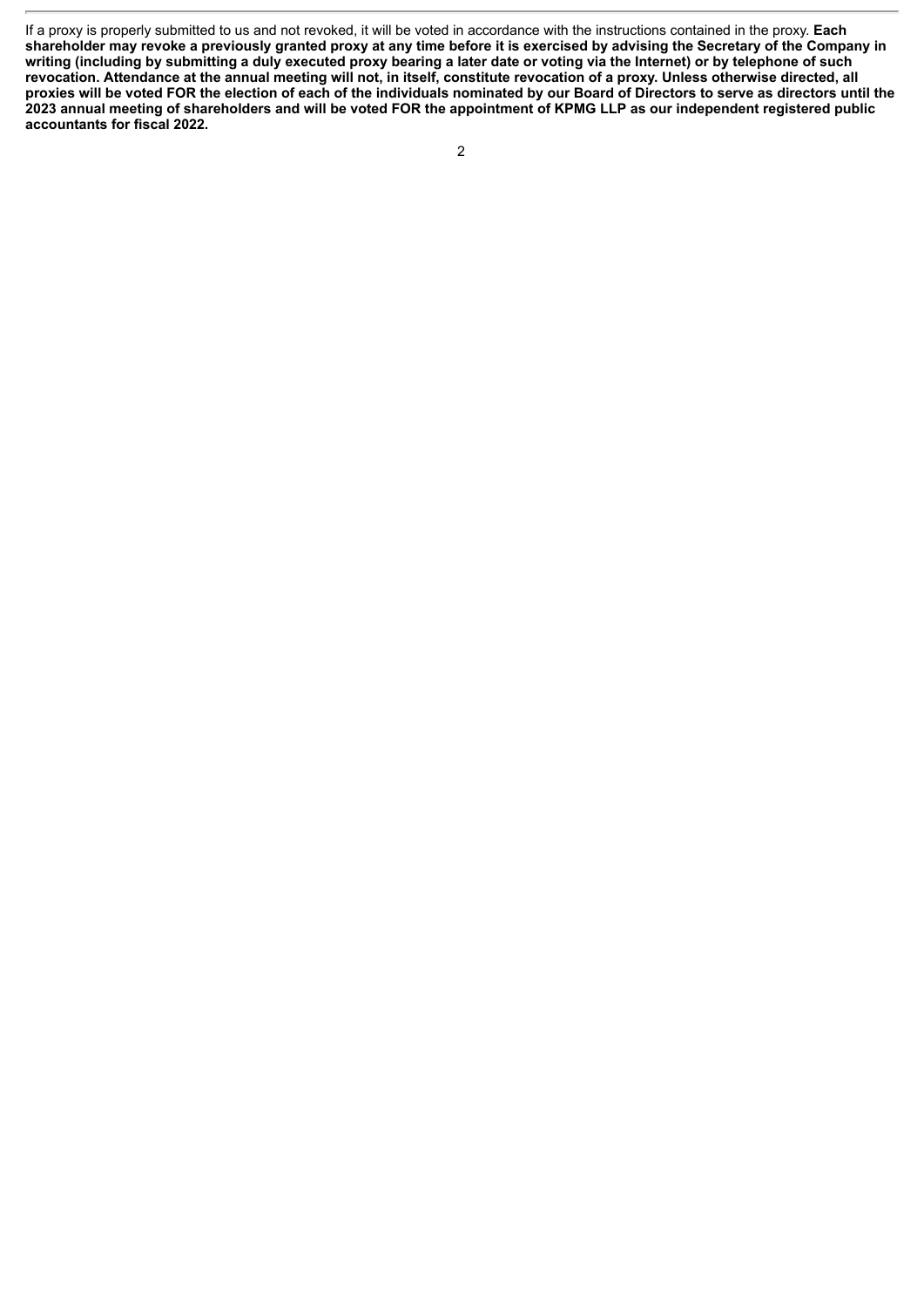#### **CORPORATE GOVERNANCE DOCUMENTS**

Certain documents relating to corporate governance matters are available in print by writing to Mr. David Loretta, Secretary, Duluth Holdings Inc., 201 East Front Street, Mount Horeb, Wisconsin 53572 and on the Company's website at ir.duluthtrading.com under the "Corporate Governance—Documents & Charters" tab. These documents include the following:

- Amended and Restated Articles of Incorporation;
- Amended and Restated Bylaws;
- Code of Business Conduct and Ethics;
- Charter of the Audit Committee;
- Charter of the Compensation Committee; and
- Charter of the Nominating and Governance Committee.

Information contained on the Company's website is not deemed to be a part of this proxy statement.

#### **PROPOSAL ONE: ELECTION OF DIRECTORS**

Our Board currently consists of eight directors. The term of office of each of the directors expires at the 2022 annual meeting.

As previously announced, Brenda I. Morris will not stand for re-election at the 2022 annual meeting. Ms. Morris has served on our Board since September 2015. The Company thanks Ms. Morris for her many years of service to the Company.

Our amended and restated bylaws provide that the size of our Board of Directors will be determined from time to time by a majority of the then authorized number of directors. The Board of Directors has determined that following the 2022 Annual Meeting of Shareholders, the size of the Board will be reduced to seven members.

Our Board of Directors proposes that the nominees described below be elected as directors for a new term ending at the 2023 annual meeting of shareholders and until their successors are duly elected, except as otherwise provided in the Wisconsin Business Corporation Law. All of the nominees are currently serving as directors and are standing for re-election, except for Samuel M. Sato. Mr. Sato was recommended to the Nominating and Governance Committee and the Board by Stephen Schlecht, then serving as Executive Chairman and Chief Executive Officer.

The Board of Directors has determined that a majority of the current directors are independent as defined for companies trading on The NASDAQ Stock Market LLC ("NASDAQ"). The independent directors serving on our Board of Directors as of the date of this proxy statement include Ms. Francesca M. Edwardson, Mr. Thomas G. Folliard, Mr. David C. Finch, Ms. Brenda I. Morris, Mr. Brett L. Paschke, and Mr. Scott K. Williams.

In accordance with our amended and restated articles of incorporation and amended and restated bylaws, a nominee will be elected as a director by a plurality of the votes cast in the election of directors. A plurality means that the seven persons receiving the highest number of affirmative FOR votes at the meeting will be elected. Votes that are withheld and broker non-votes will have no impact on the election. In the event that a vacancy remains, the Board of Directors may fill such vacancy at a later date or reduce the size of the Board, subject to the procedures specified in the amended and restated articles of incorporation or amended and restated bylaws. Each of the nominees has indicated a willingness to serve as a director, but if any of the nominees should decline or be unable to act as a director, the persons named in the proxy will vote for the election of another person or persons as the Board of Directors recommends.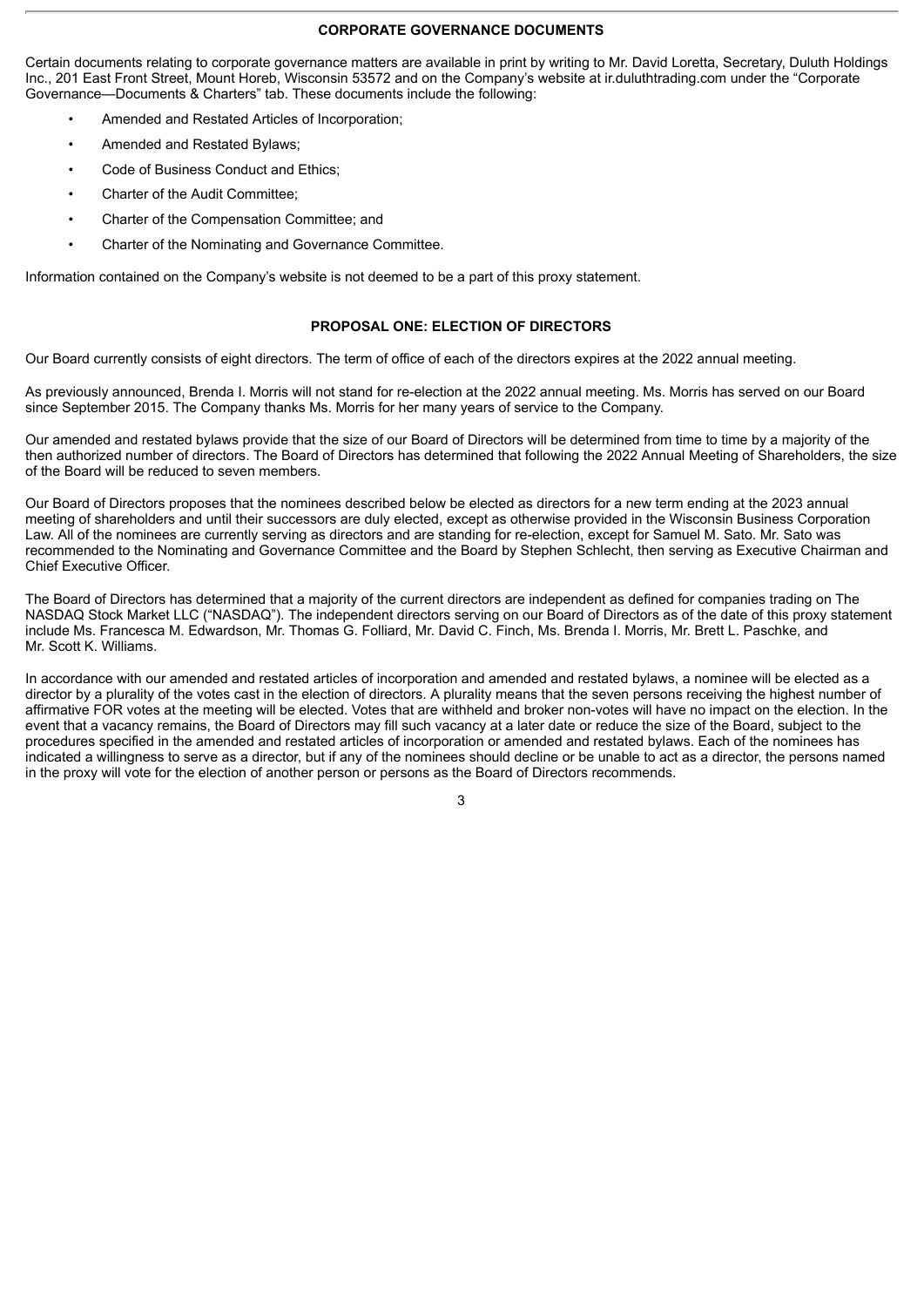The descriptions in this section provide certain biographical information about each of the nominees for election as a director, followed by a statement regarding the specific experience, qualifications, attributes or skills that led to the Board's conclusion that each director should serve as a director of Duluth Trading.

The Board of Directors unanimously recommends that shareholders vote FOR the election of each of the nominees set forth below to serve as directors until the 2023 annual meeting and your proxy will be so voted unless you specify otherwise.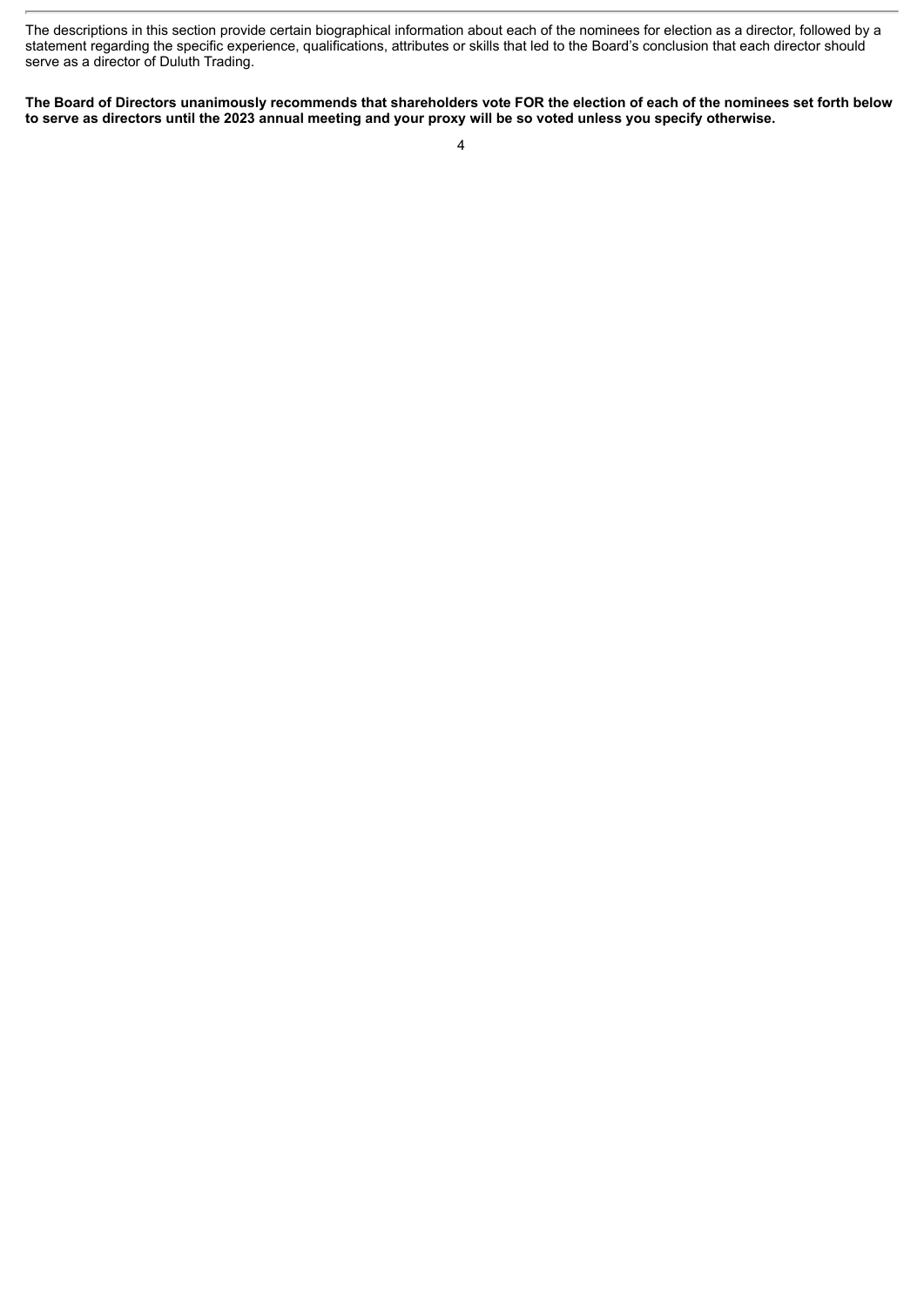Stephen L. Schlecht Age: 74

Samuel M. Sato Age: 58

#### **NOMINEES FOR DIRECTOR**

5

#### **Name and Age of Director Principal Occupation and Directorships**

Mr. Schlecht is the founder of our Company and has served as Chairman of the Board and Senior Advisor since May 2021. Mr. Schlecht has served on our Board of Directors since our founding in 1986. Mr. Schlecht previously served as Executive Chairman from February 2015 to May 2021, and as Chief Executive Officer from August 2019 to May 2021. Prior to that, Mr. Schlecht served as Chairman of the Board of Directors and Chief Executive Officer from February 2003 to February 2015 and as President from February 2003 to February 2012. He also served as President and Chief Executive Officer of GEMPLER'S, Inc., which he founded in 1986, until February 2003. Mr. Schlecht holds a B.S.B.A. degree and an M.B.A. from Northwestern University. We selected Mr. Schlecht to serve on our Board of Directors because he is the founder of our Company, has over 51 years of experience in the direct marketing and retail industries and has extensive leadership experience and strategic vision. Mr. Schlecht is the father of Richard W. Schlecht, our Senior Vice President of Product Development, Visual Merchandise and Creative.

Mr. Sato was appointed to our Board of Directors in May 2021, and since that time has served as President and Chief Executive Officer. He previously served as the Chief Executive Officer of The Finish Line, Inc., from February 2016 to February 2019, and also served on the Board of Directors of The Finish Line, Inc. from October 2014 to February 2019. Mr. Sato previously served as President of The Finish Line, Inc. from October 2014 to February 2016, President, Finish Line Brand, from October 2012 to October 2014, and President and Chief Merchandising Officer from October 2010 to September 2012, as well as The Finish Line, Inc.'s Executive Vice President, Chief Merchandising Officer from to March 2007 to October 2010. Mr. Sato began his career in 1985 at Nordstrom Inc., where he held various leadership roles within merchandising. Mr. Sato has been involved in the retail industry for over 30 years. We selected Mr. Sato to serve on our Board of Directors because of his extensive experience in the retail industry and his significant executive management experience.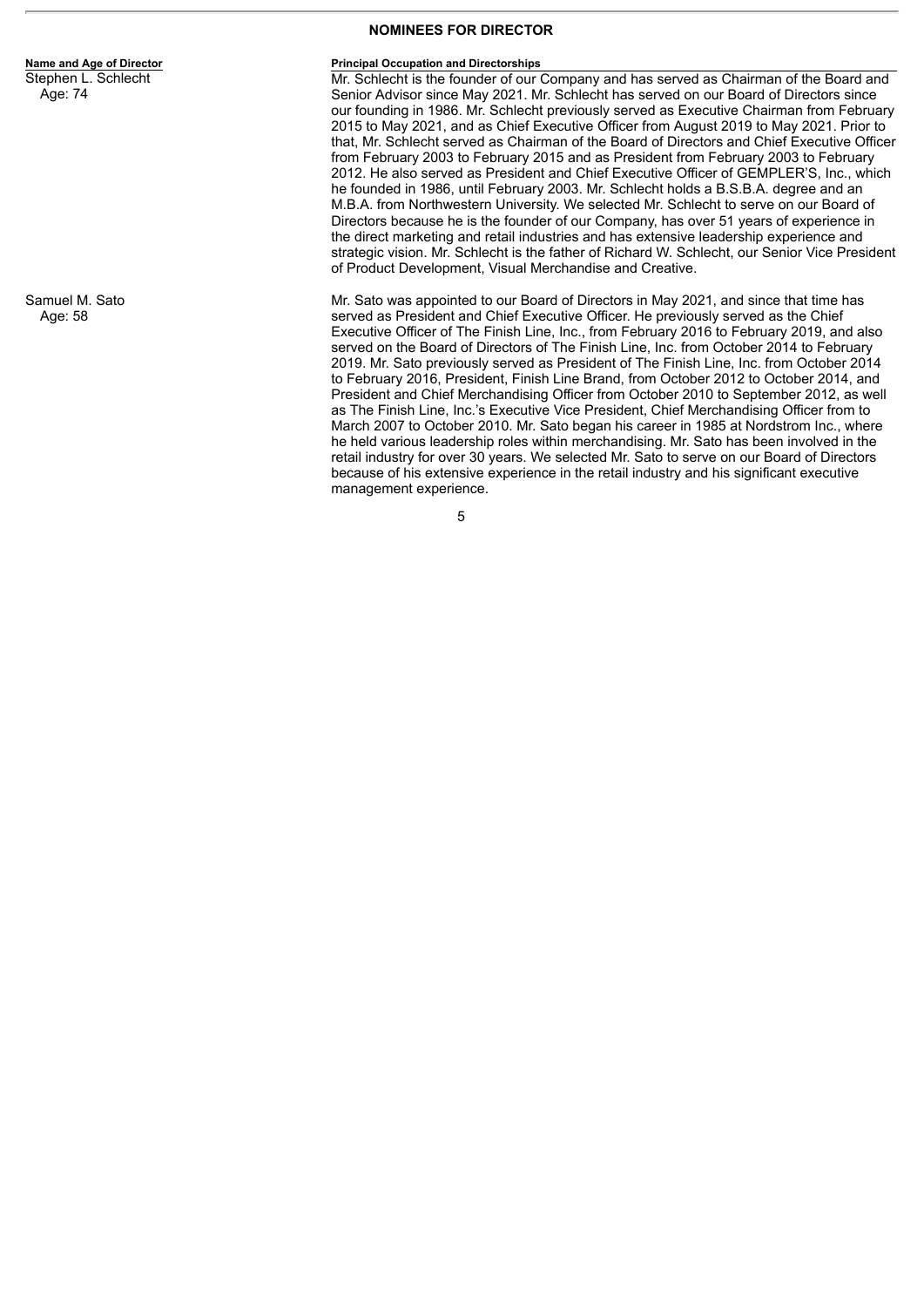## Francesca M. Edwardson Age: 64

David C. Finch Age: 56

#### **Name and Age of Director Principal Occupation and Directorships**

6

Ms. Edwardson was appointed to our Board of Directors in September 2015 and had served on our advisory board since July 2015. She was the Chief Executive Officer of the American Red Cross of Chicago and Northern Illinois, a business unit of the American Red Cross, from 2005 to January 2016. She previously served as Senior Vice President and General Counsel for UAL Corporation, a predecessor company to United Airlines Holdings, Inc. (f/k/a United Continental Holdings, Inc.). She has also been a partner in the law firm of Mayer Brown and the Executive Director of the Illinois Securities Department. Ms. Edwardson has served on the board of directors of J.B. Hunt Transport Services, Inc. since 2011, where she serves on the Nominating and Corporate Governance and Audit Committees. She has also served on the Boards of Trustees for Rush University Medical Center since 2012 and the Lincoln Park Zoo since 2000. Ms. Edwardson holds a B.A. degree in economics and a juris doctor from Loyola University. We selected Ms. Edwardson to serve on our Board of Directors given her extensive experience as an attorney and membership on a public company board, which provides her with the ability to share valuable insights into public company reporting, corporate finance, transactional knowledge and operations.

Mr. Finch was appointed to our Board of Directors in September 2015 and had served on our advisory board since 2007. Mr. Finch has been the Executive Chairman of Daniele International, LLC, one of the largest manufacturers of Italian cured meats and charcuterie, since April 2022, and he previously served as Chief Executive Officer from September 2019 to April 2022. Mr. Finch has been the President of Finch Grocery Company, LLC, a private firm for capital investments, board memberships and related business activities in the food and consumer products industries, since 2006. Mr. Finch has previously served as the Chief Executive Officer of Rupari Food Services, LLC, a meat products manufacturer, from August 2013 to August 2014 and as Chief Executive Officer of Ryt-Way Industries, LLC, a dry food contract packager in North America, from August 2008 to May 2013. Mr. Finch has served on the Board of Directors of JonnyPops, LLC, a frozen popsicle business, since March 2015 and served as Vice President of American Polocrosse Association from January 2016 to December 2017. He previously served on the Board of Directors of: Salo LLC, a staffing and consulting services company, from February 2018 to October 2019; J&B Group, a food manufacturing and distribution company, from 2008 to 2010; Quality Ingredients Corporation, a spray drying company, from 2002 to 2013; and Foundation for Strategic Sourcing, a non-profit organization that established a forum for consumer packaged goods marketers, external manufacturers and secondary packagers. Mr. Finch holds a B.S. degree in economics from Northwestern University and an M.B.A. from the Kellogg School of Northwestern University. We selected Mr. Finch to serve on our Board of Directors given his significant business and board experience.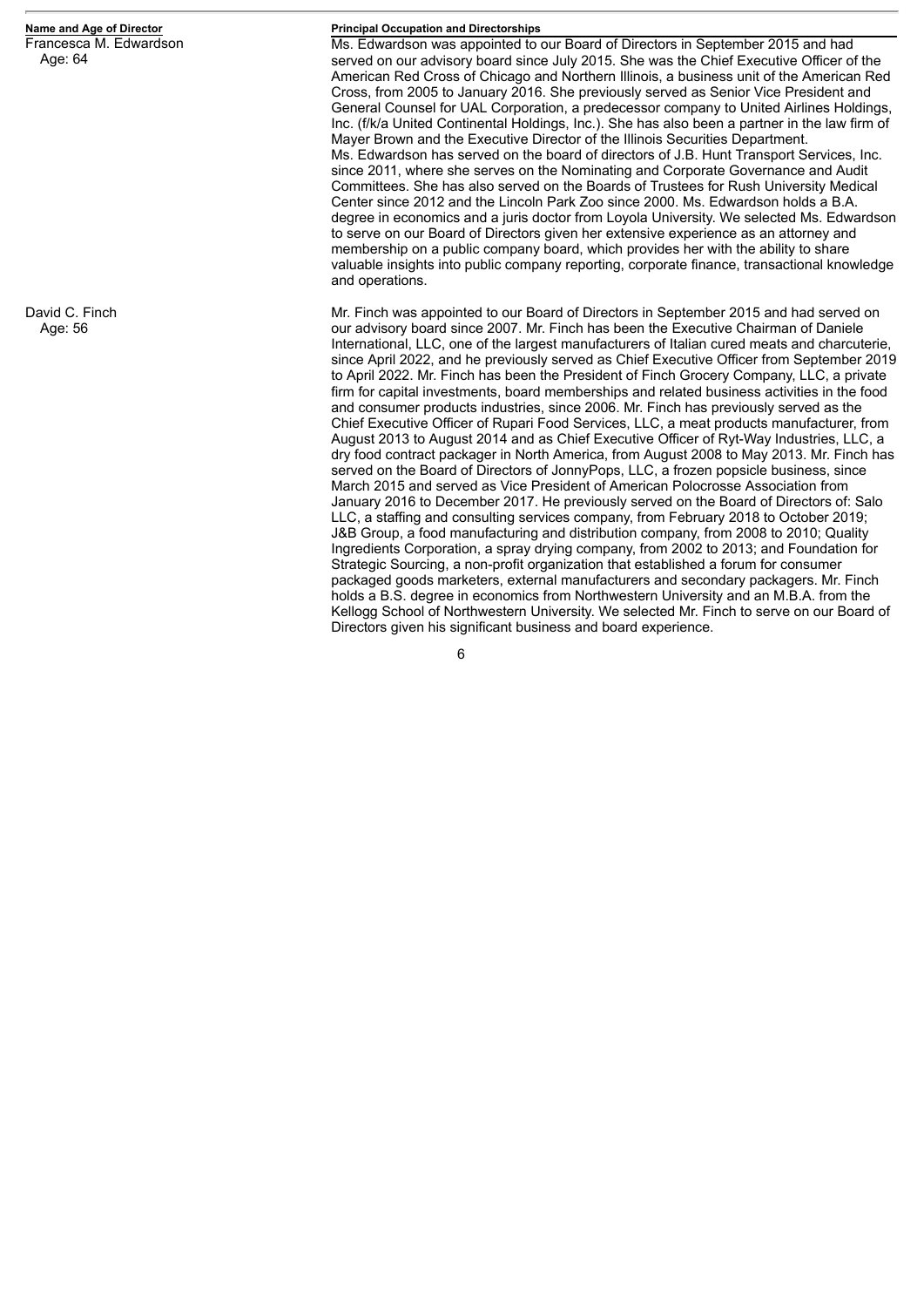## Thomas G. Folliard Age: 77

Brett L. Paschke Age: 53

#### **Name and Age of Director Principal Occupation and Directorships**

Mr. Folliard was appointed to our Board of Directors in September 2015 and had served on our advisory board since 1996. Mr. Folliard has been the President of Corporate Development Resources, Inc. since 1995. He was previously the former Managing Director and President of Baird Capital Partners, a private equity fund of R.W. Baird & Co. Incorporated. Prior to joining R.W. Baird & Co. Incorporated, Mr. Folliard held the positions of Vice President of Finance, Treasurer and Controller (CFO) of Becor Western Inc. (f/k/a Bucyrus-Erie Company Inc.), a NYSE-listed manufacturer of mining, aerospace and industrial products from 1975 to 1988. He has also been an advisory board member since 2003 and audit committee chairman since 2007 of Charter Manufacturing Company, Inc. Mr. Folliard holds a B.S. degree in economics from the Wharton School of Business of the University of Pennsylvania and an M.B.A. degree from the University of Chicago. Mr. Folliard is also a CPA (inactive). We selected Mr. Folliard to serve on our Board of Directors given his significant business, management and corporate governance experience.

Mr. Paschke has been a director since May 2021. Mr. Paschke is a Partner and Vice Chair of Investment Banking at William Blair & Company, L.L.C., an investment banking and money management firm, and he has been a Partner since 2002. Mr. Paschke led the Equity Capital Markets Group at William Blair from 2009 to 2020, and under his leadership, William Blair served as an underwriter on almost 800 equity offerings raising a cumulative \$200 billion, including approximately 20 percent of all US-listed IPOs. He was a member of William Blair's firm-wide leadership group from 2013 to 2019 and led the Business and Financial Services Investment Banking Group at William Blair from 2004 to 2009. Mr. Paschke is also a board member of PRA Group, Inc. (Nasdaq: PRAA), a global leader in acquiring and collecting nonperforming loans, since 2020 and serves on its the Audit and Compliance Committees. Mr. Paschke holds an A.B. from Princeton and an M.B.A. from Harvard Business School. Mr. Paschke was selected to serve on our Board of Directors due to his extensive investment banking experience working with high-growth companies across various sectors and industries and his valuable insight on management and corporate finance.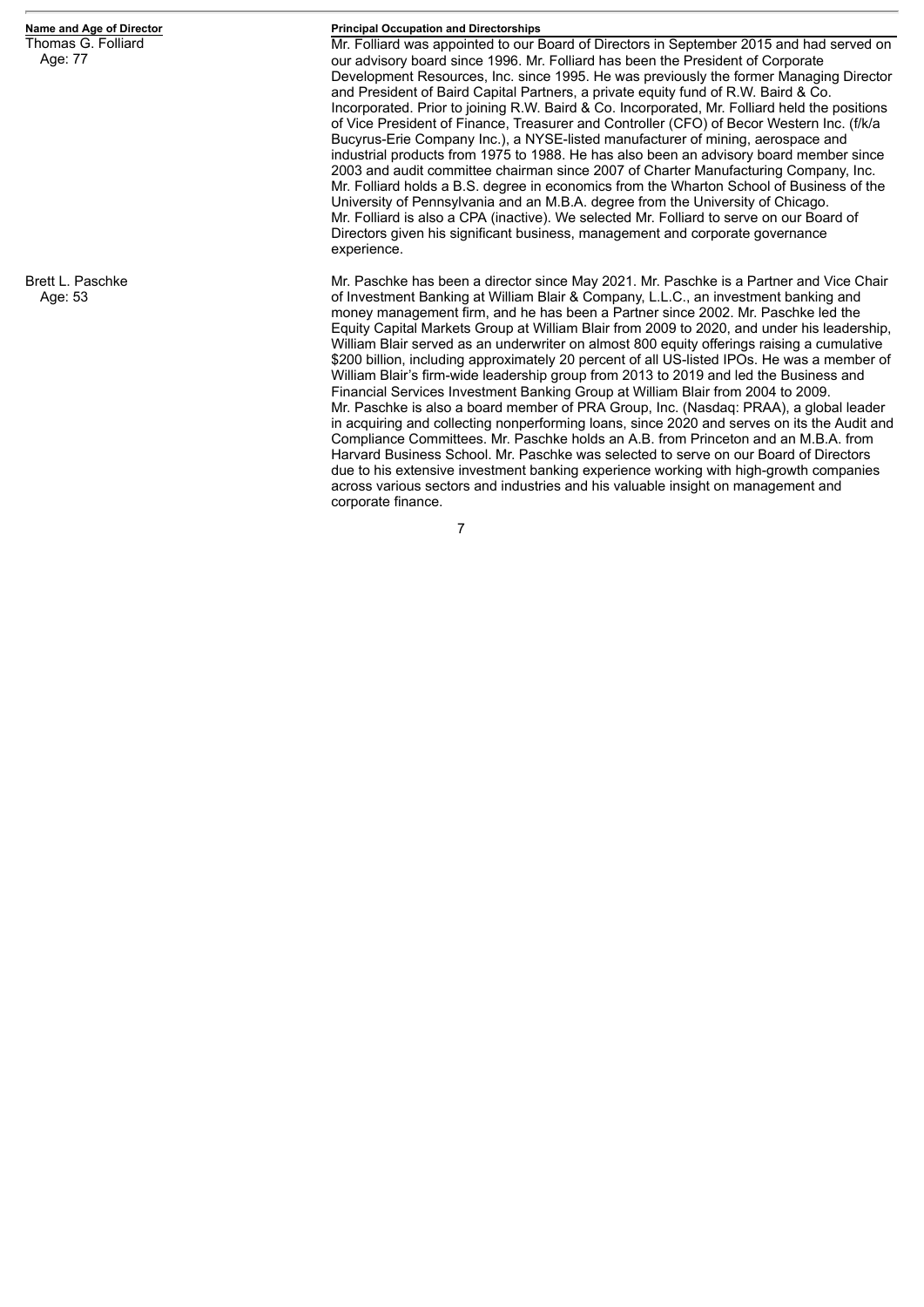Scott K. Williams Age: 58

#### **Name and Age of Director Principal Occupation and Directorships**

Mr. Williams was appointed to our Board of Directors in June 2018. Mr. Williams has served as Chief Executive Officer and a director of Batteries Plus Bulbs since January 2019. Mr. Williams previously served as President of Cabela's, Inc. from February 2016 until the time it was acquired by Bass Pro Shops in October 2017. Prior to that he held the positions of Chief Commercial Officer from August 2015 to February 2016 and Chief Marketing and E-Commerce Officer at Cabela's from October 2011 to August 2015. Previously, he was President of Fanatics, Inc., a pure-play growth company in licensed apparel. He had also served as Corporate Vice President for Wal-Mart Stores, Inc. with responsibility as General Manager of the Samsclub.com business unit, as well as overseeing digital marketing and call center operations. Prior to working at Wal-Mart, he was Senior Vice President of the Marketing and Direct Business segment of OfficeMax, Inc. Mr. Williams has served on the board of directors of Bob's Discount Furniture since July 2018. He has also served as a non-executive director for Mood Media Corporation, an in-store media solutions provider, formerly traded on the Toronto Stock Exchange, from March 2016 to April 2017. Mr. Williams holds a B.S. in Business Administration at the University of Kansas and earned a Masters of Management degree from the Kellogg Graduate School of Management of Northwestern University. We selected Mr. Williams to serve on our Board of Directors given his considerable experience across both online and in-store retailing and his valuable insight on omnichannel strategies, brand marketing and operational excellence that he has gained while working at leading retailers like Cabela's, Wal-Mart and OfficeMax.

#### **Board of Directors**

Each director attended at least 75% of the Board meetings and meetings of committees in fiscal 2021. The Board held six meetings during fiscal 2021. While the Company does not have a policy regarding Board members' attendance at the annual meeting of shareholders, each director is encouraged to attend our annual meeting of shareholders in person. All of our directors attended our 2021 annual meeting telephonically due to the COVID-19 pandemic. As part of its corporate governance guidelines, the Board has established a general retirement age of 77, where no individual will be nominated for election to the Board after his or her 77th birthday. The Board may, at its discretion, waive the age limitation in special circumstances. While Mr. Folliard will be 77 at the time of Duluth Trading's 2022 annual meeting, the Board determined that, subject to the normal nomination processes, Mr. Folliard would be eligible to stand for election notwithstanding this age limitation.

Any interested party who wishes to communicate directly with an independent director or with the non-management directors as a group may do so by writing to the Secretary of the Company at 201 East Front Street, Mount Horeb, Wisconsin 53572 or by calling (608) 424-1544. The Secretary will forward a summary of all communications to that independent director or the non-management directors as a group.

#### *Controlled Company*

Because Mr. Schlecht controls a majority of our outstanding voting power, we are a "controlled company" under the corporate governance rules of NASDAQ. Therefore, we are not required to have a majority of our Board of Directors be independent, nor are we required to have a compensation committee or an independent nominating function. While our Board of Directors has determined to have both a compensation committee and nominating and governance committee, Mr. Schlecht serves as a member of both committees.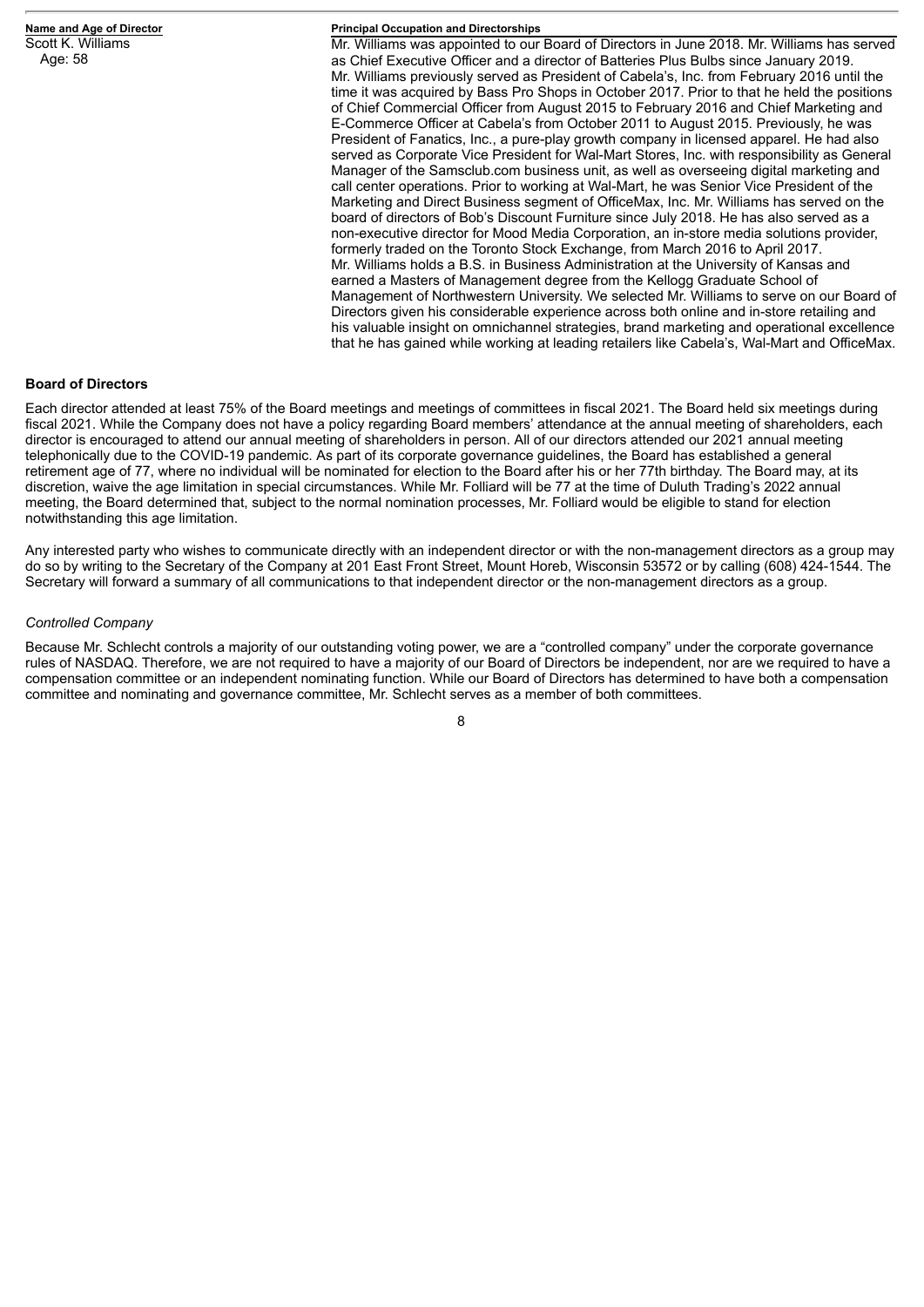#### *Board Composition*

Our amended and restated bylaws provide that the size of our Board of Directors will be determined from time to time by a majority of the then authorized number of directors, but in no case may be less than one director. The Board of Directors currently consists of eight directors, six of whom qualify as independent directors under the rules and regulations of the SEC and the NASDAQ Listing Rules. Diversity information regarding the Board of Directors and independence information relating to the committees of the Board of Directors is provided below.

#### *Board Diversity Matrix (as of April 8, 2022)*

| Total Number of Directors8              |        |      |                       |                         |
|-----------------------------------------|--------|------|-----------------------|-------------------------|
|                                         | Female | Male | Non-<br><b>Binary</b> | Did Not Disclose Gender |
| <b>Part I: Gender Identity</b>          |        |      |                       |                         |
| <b>Directors</b>                        | 2      | 6    |                       |                         |
| Part II: Demographic Background         |        |      |                       |                         |
| African American or Black               |        |      |                       |                         |
| Alaskan Native or Native American       |        |      |                       |                         |
| Asian                                   |        |      |                       |                         |
| <b>Hispanic or Latinx</b>               |        |      |                       |                         |
| Native Hawaiian or Pacific Islander     |        |      |                       |                         |
| White                                   |        | 5    |                       |                         |
| Two or More Races or Ethnicities        |        |      |                       |                         |
| LGBTQ+                                  |        |      |                       |                         |
| Did Not Disclose Demographic Background |        |      |                       |                         |

#### *Independence of our Board of Directors and Board Committees*

The rules of NASDAQ generally require that a majority of the members of a listed company's board of directors be independent. In addition, the listing rules generally require that, subject to specified exceptions, each member of a listed company's audit, compensation, and governance committees be independent. Although we are a "controlled company" under the corporate governance rules of NASDAQ and, therefore, are not required to comply with certain rules requiring director independence, we have nevertheless opted to have a majority of the members of our Board of Directors be independent.

Accordingly, our Board of Directors has evaluated the independence of its members based upon the rules of the NASDAQ Stock Market and the SEC and the transactions referenced under "Certain Relationships and Related Party Transactions*.*" Applying these standards, our Board of Directors determined that none of the directors who currently serve, other than Mr. Schlecht and Mr. Sato, have a relationship that would interfere with the exercise of independent judgment in carrying out the responsibilities of a director and that each of those directors is "independent" as that term is defined under Rule 5605(a)(2) of the NASDAQ Listing Rules. Mr. Schlecht and Mr. Sato are not considered independent because Mr. Schlecht was previously employed as Chief Executive Officer and Executive Chairman of the Company, and is currently employed in the capacity of Senior Advisor, and Mr. Sato is currently employed as President and Chief Executive Officer of the Company. Our Board of Directors also determined that each non-employee director who serves as a member of the Audit, Compensation, and Nominating and Governance Committees satisfies the independence standards for such committee established by the SEC and the NASDAQ Listing Rules, as applicable.

#### *Board Leadership Structure*

The Board has not adopted a formal policy regarding the separation of the roles of chairman of the board and chief executive officer because the Board believes that it is in our best interests to make that determination from time to time based on the position and direction of our organization and the composition of our Board. As of the date of this proxy statement, the positions of the chairman of the board and the chief executive officer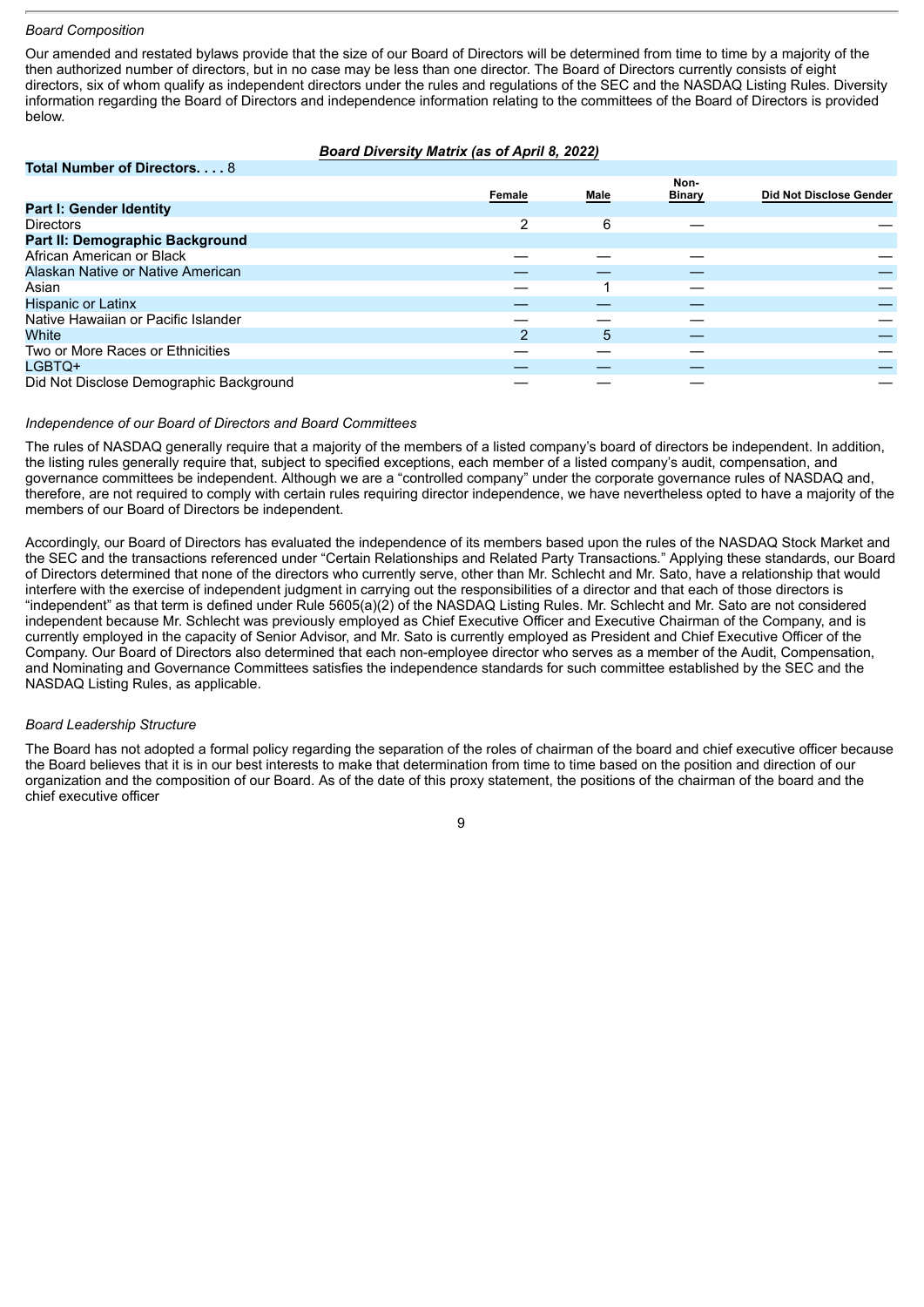are separated and the individuals serving in those positions remain actively involved, on a full-time basis, in our business. We believe this is appropriate because the Board includes a number of seasoned independent directors. In concluding that having Mr. Schlecht serve as Chairman and Mr. Sato serve as Chief Executive Officer represents the appropriate structure for us at this time, our Board considered the benefits of having the Chairman serve as a bridge between management and our Board, ensuring that both groups act with a common purpose. Our Board also considered Mr. Schlecht's knowledge regarding our operations and the industry in which we compete and his ability to promote communication, to synchronize activities between our Board and our senior management and to provide leadership to the Board in coordinating our strategic objectives.

Our Board also recognizes that depending on the circumstances, other leadership models, such as combining the roles of chairman of the board and chief executive officer as we have in the past, may again be appropriate. Accordingly, our Board may periodically review its leadership structure.

#### **Committees of the Board**

The Board has standing Audit, Compensation, and Nominating and Governance Committees, each of which is governed in accordance with a written charter. These charters are available on the Company's website at ir.duluthtrading.com under the "Corporate Governance— Documents & Charters" tab. Members of the Board serve on these committees until their resignation or until otherwise determined by our Board of Directors.

#### *Audit Committee*

Our Audit Committee is comprised of Mr. Folliard, Mr. Paschke and Ms. Morris. Mr. Folliard, Mr. Paschke and Ms. Morris satisfy the heightened audit committee independence requirements under the NASDAQ Listing Rules and Rule 10A-3 of the Exchange Act.

Mr. Folliard serves as chair of our Audit Committee and has been designated as our "audit committee financial expert," as that term is defined under SEC rules implementing Section 407 of the Sarbanes-Oxley Act, and possesses the requisite financial sophistication, as defined under the applicable rules and regulations of NASDAQ. The Audit Committee operates under a written charter. Under its charter, our Audit Committee is responsible for, among other things:

- overseeing our accounting and financial reporting processes;
- selecting, retaining and replacing our independent auditors and evaluating their qualifications, independence and performance;
- reviewing and approving the scope of the annual audit and audit fees;
- monitoring the rotation of the partners of our independent auditors on our engagement team as required by law;
- discussing with management and independent auditors the results of the annual audit and review of quarterly financial statements;
- reviewing the adequacy and effectiveness of our internal control policies and procedures;
- approving the retention of our independent auditors to perform any proposed permissible non-audit services;
- overseeing the internal audit function;
- reviewing cybersecurity and other information technology risks, controls and procedures, including mitigation strategies and planned responses to data breaches;
- preparing the Audit Committee report that the SEC requires in our annual proxy statement; and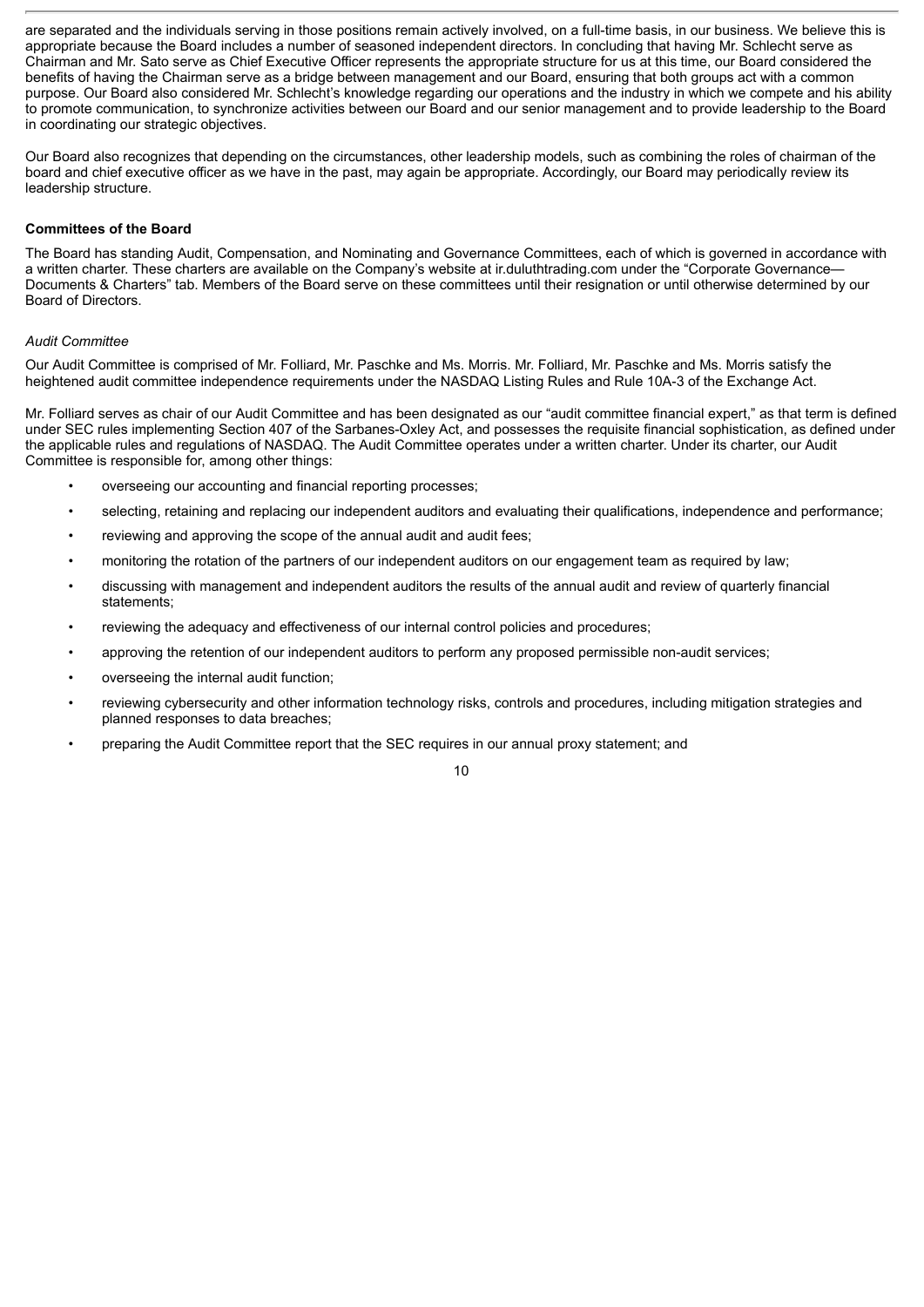• reviewing and evaluating the performance of the Audit Committee, including compliance with its charter.

The Audit Committee held six meetings during fiscal 2021.

#### *Compensation Committee*

The members of the Compensation Committee are Ms. Edwardson, Ms. Morris, Mr. Schlecht, and Mr. Williams. Ms. Edwardson serves as chair of the Compensation Committee. Ms. Edwardson, Ms. Morris, and Mr. Williams are non-employee directors within the meaning of Rule 16b-3 of the rules promulgated under the Exchange Act, and are independent directors as defined by the NASDAQ Listing Rules.

Under its charter, our Compensation Committee is responsible for, among other things:

- determining cash compensation and cash compensation plans, including incentive compensation, amounts and terms of stock option or other equity awards, and terms of any agreements concerning employment, compensation or employment termination matters;
- reviewing and approving corporate goals and objectives relevant to compensation of our Chief Executive Officer and other executive officers and evaluating their performance in light of those goals and objectives;
- monitoring the application of retirement and other fringe benefit plans for the Chief Executive Officer and other executive officers, periodically reviewing succession plans for the Chief Executive Officer and other executive officers and acting on behalf of the Board of Directors with respect to welfare plans and employee retirement;
- administering the issuance of restricted stock and other awards under our 2015 Equity Incentive Plan and any other equity incentive plans;
- reviewing succession plans for our key executive officers;
- establishing, administering and certifying attainment of performance goals as the committee deems appropriate;
- reviewing and assessing guidelines regarding Vice President-level employee and above and outside director stock ownership, and such employees' and directors' compliance with such guidelines;
- reviewing the compensation of the Board of Directors and its committees, and recommending revisions to the Board of Directors;
- administering the Company's Employee Stock Purchase Plan;
- periodically reporting to the Board of Directors regarding the committee's activities; and
- reviewing and evaluating the performance of the Compensation Committee, including compliance with its charter.

The Compensation Committee may delegate authority with respect to any of its functions to officers of the Company, committees comprised of such persons, or a subcommittee of the Committee, including a subcommittee consisting of at least two members, each of whom qualifies as a "non-employee director" within the meaning of Rule 16b-3 of the rules promulgated under the Exchange Act.

The Compensation Committee held three meetings during fiscal 2021.

For fiscal 2021, the Compensation Committee approved "executive officer"-related compensation and the Board ratified the compensation related to Mr. Schlecht during his tenure as Executive Chairman and Chief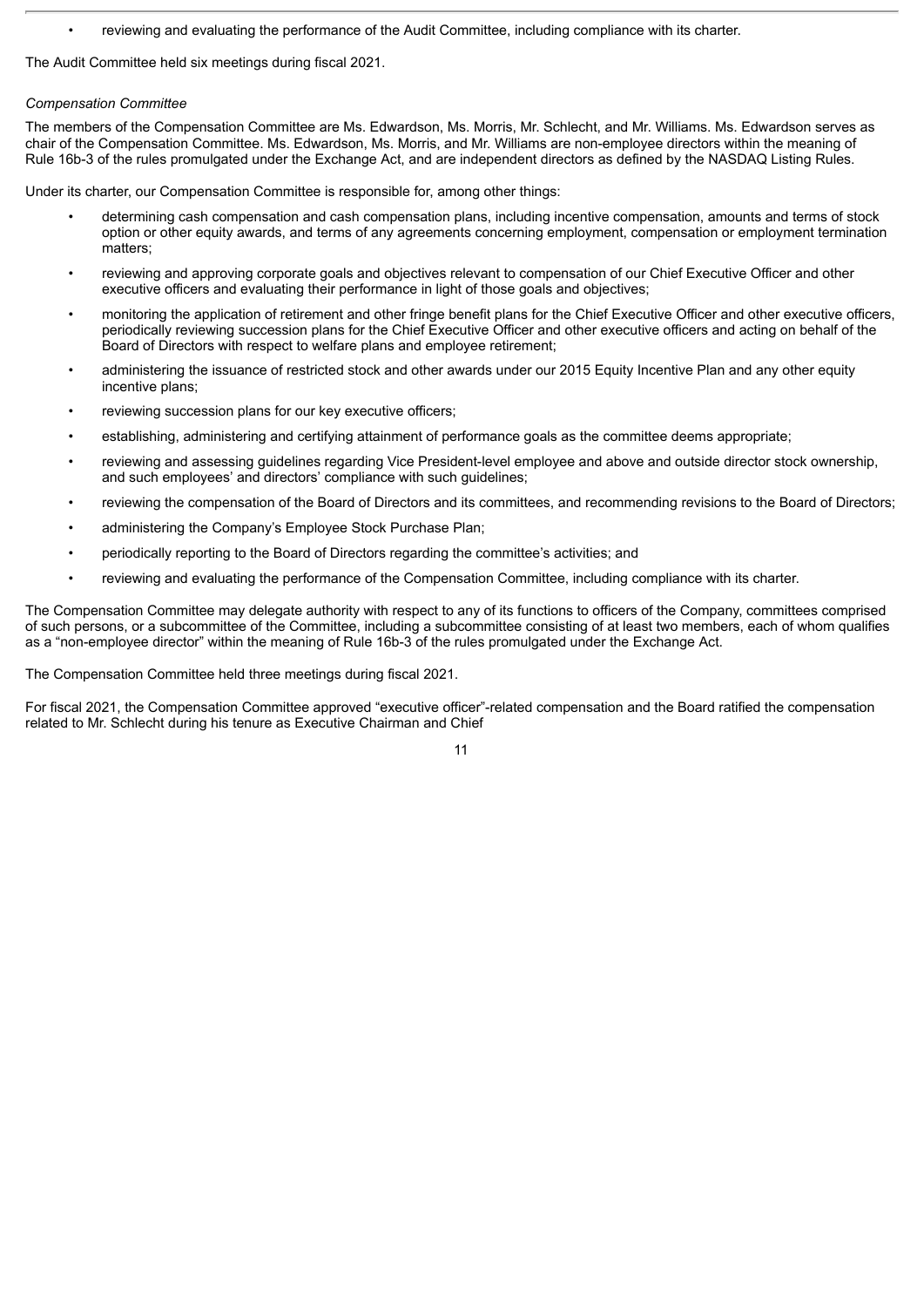Executive Officer, and to Mr. Sato, as President and Chief Executive Officer. The Compensation Committee has engaged the services of Meridian Compensation Partners, LLC ("Meridian") to provide advice from time to time on executive officer and non-employee director compensation and matters related to the Company's compensation practices. The Compensation Committee has evaluated the independence of Meridian pursuant to SEC and NASDAQ rules and no relationships were identified that would impact Meridian's independence or present a conflict of interest.

#### *Nominating and Governance Committee*

The members of the Nominating and Governance Committee are Messrs. Finch, Schlecht, and Williams and Ms. Edwardson. Mr. Finch serves as the chair of the Nominating and Governance Committee. Messrs. Finch and Williams and Ms. Edwardson are independent directors as defined by the NASDAQ Listing Rules. Under its charter, our Nominating and Governance Committee is responsible for, among other things:

- providing recommendations to the Board of Directors to enhance the Board's effectiveness;
- developing and recommending to the Board of Directors corporate governance policies, reevaluating such policies and recommending to the Board any revisions;
- overseeing the Company's initiatives relating to environmental and social matters as they pertain to the Company's business and long-term strategy, including diversity and inclusion and other initiatives related to the Company's operations and engagement with associates, customers, suppliers, and communities;
- assessing the Board of Director's needs and identifying suitable candidates for consideration as nominees to the Board;
- reviewing the qualifications of all candidates proposed for Board membership, including candidates nominated by shareholders in accordance with our bylaws;
- recommending annually to the Board of Directors the nominees to stand for election at the annual meeting and recommending nominees to fill vacancies on the Board as necessary and appropriate;
- developing and reviewing succession plans for the directors;
- coordinating the annual self-evaluation of the performance of the Board of Directors and each of its committees;
- recommending the creation of committees of the Board of Directors and recommending directors to be selected for membership on committees of the Board;
- evaluating and recommending to the Board of Directors appropriate levels and terms of the Company's insurance for officers and directors;
- periodically reporting to the Board of Directors regarding the committee's activities; and
- reviewing and evaluating the performance of the Nominating and Governance Committee, including compliance with its charter.

When reviewing the qualification of proposed Board nominees, including candidates nominated by shareholders in accordance with our bylaws, the Nominating and Governance Committee considers whether each candidate would qualify as independent under the applicable NASDAQ Listing Rules, and where appropriate, his or her financial expertise, and any other qualifications the Nominating and Governance Committee deems relevant.

The Nominating and Governance Committee held four meetings during fiscal 2021.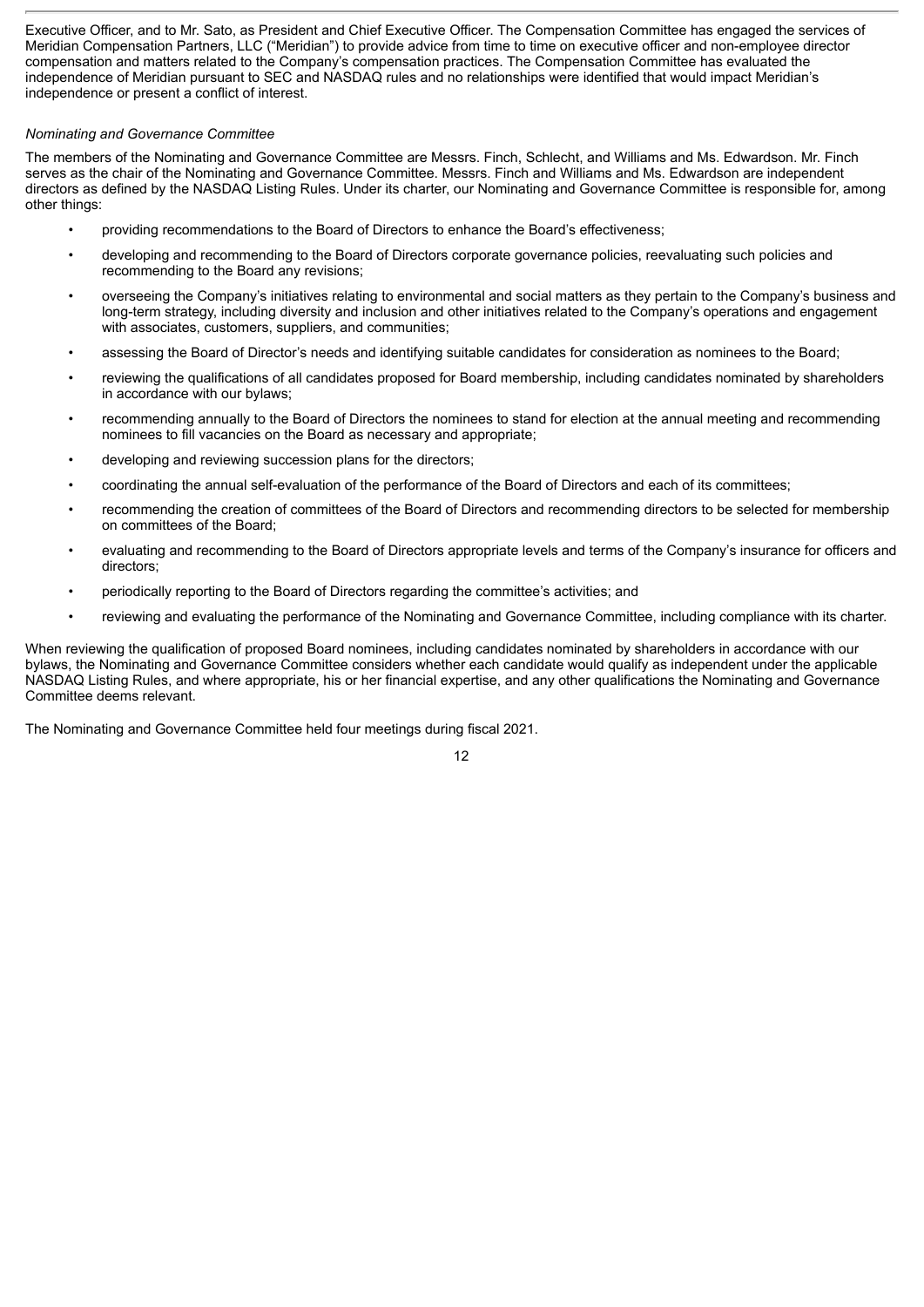#### **Board Oversight of Risk**

The Board of Directors is actively involved in oversight of risks that could affect us. This oversight is conducted in part through committees of the Board of Directors, but the full Board of Directors has retained responsibility for general oversight of risks. The Board of Directors intends to satisfy this responsibility through full reports by each committee regarding its considerations and actions, regular reports directly from officers responsible for oversight of particular risks within the Company as well as through internal and external audits.

#### **COMPENSATION COMMITTEE INTERLOCKS AND INSIDER PARTICIPATION**

None of our executive officers currently serves, or has served during the last year, as a member of the board of directors or compensation committee of any entity that has one or more executive officers serving on our Board of Directors or Compensation Committee.

Mr. Schlecht served as a member of the compensation committee during fiscal 2021 and as Chief Executive Officer of the Company during a portion of fiscal 2021.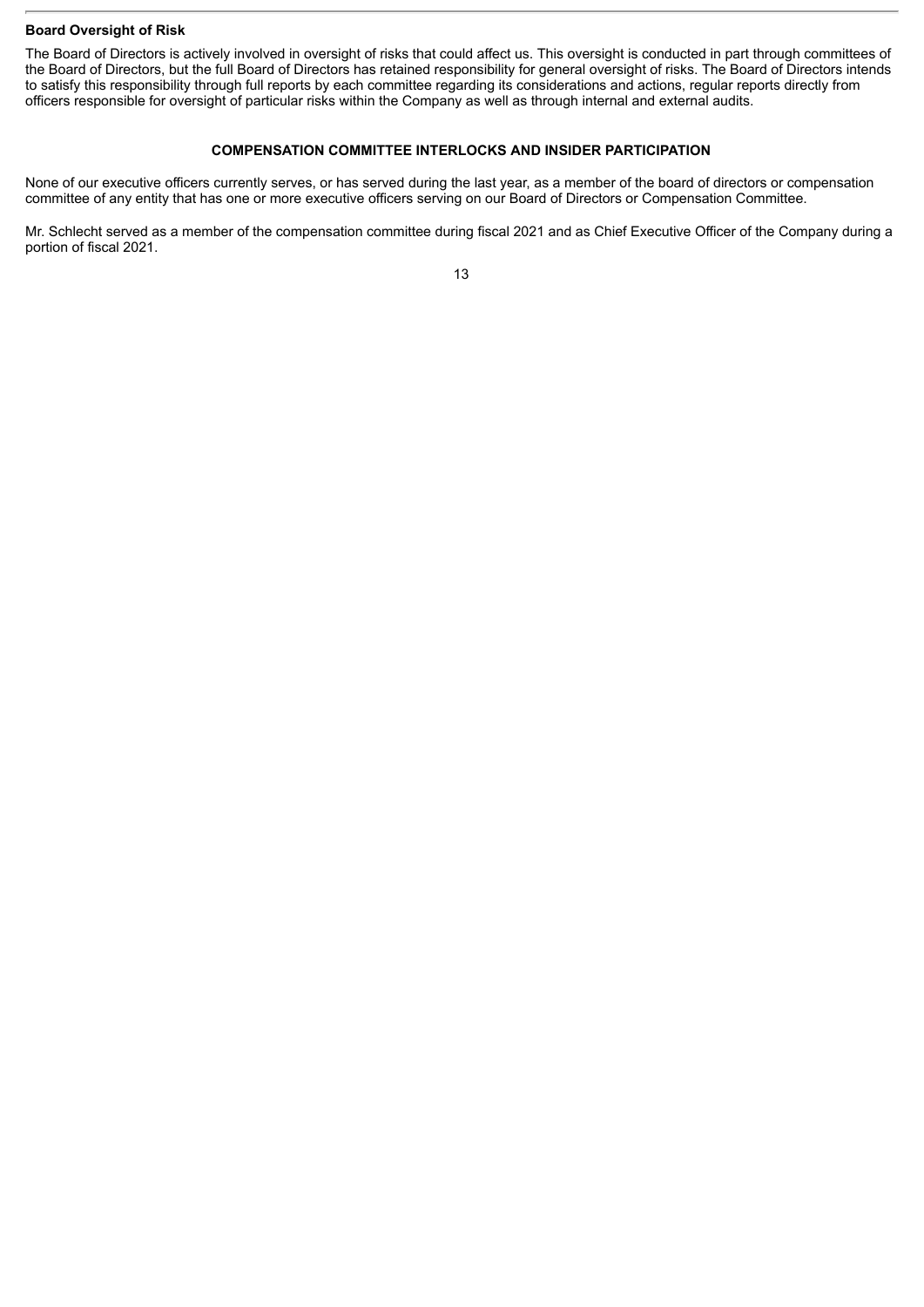#### **CERTAIN RELATIONSHIPS AND RELATED PARTY TRANSACTIONS**

The following is a description of transactions, since February 3, 2020, to which we have been a party or will be a party, in which the amount involved exceeded or will exceed \$120,000, and in which any of our executive officers or directors, or an affiliate or immediate family member thereof, or 5% shareholder of any class of our common stock, had or will have a direct or indirect material interest, other than compensation, termination and change of control arrangements, which are described below under "Executive Compensation*—*Stephen L. Schlecht Employment Agreement" and "Director Compensation*.*"

#### **Leasing Arrangements**

Effective April 3, 2019, we entered into a lease with Schlecht Retail Ventures LLC for our photo studio located at 119 S. 2nd Street, Mt. Horeb, Wisconsin. The lease provides for a base monthly rent of \$4,083, with a 2% increase each year. The initial term of the lease is for five years and began on June 1, 2019. We have the option to extend the term for up to two additional periods of five years.

We leased a 7,710 square foot building and the surrounding land for our flagship store located at 100 West Main Street, Mt. Horeb, Wisconsin (the "Flagship Lease"), from Schlecht Retail Ventures LLC, the sole members of which are Mr. and Mrs. Schlecht. The Flagship Lease began February 14, 2010 and was scheduled to expire on February 28, 2025. Effective January 17, 2017, we terminated our Flagship Lease and entered into a new lease for the same 7,710 square foot building, along with the surrounding land located at 100 West Main Street, Mt. Horeb, Wisconsin and a 5,416 square foot building, which is primarily used for office space at 102 West Main Street, Mt. Horeb, Wisconsin (the "Flagship and Office Lease"). The Flagship and Office Lease began on February 1, 2017 and expires on January 31, 2027, with multiple options to renew thereafter. The Flagship and Office Lease provides for initial monthly rent payments of \$12,000 in years one through three, rent payments of \$12,600 in years four through seven, and monthly rent payments of \$13,104 in years eight through ten.

The aggregate amount of all periodic payments due under the leases described above after our fiscal year ended January 30, 2022 are as follows:

|                                     |           | Less Than 1 |           |           | More than 5 |
|-------------------------------------|-----------|-------------|-----------|-----------|-------------|
|                                     | Total     | Year        | 1-2 Years | 3-5 Years | Years       |
| Retail and Office space, 100 and    |           |             |           |           |             |
| 102 West Main Street, Mt. Horeb, WI | \$774.150 | \$151.200   | \$308.450 | \$314.500 |             |
| 119 S. 2nd Street. Mt. Horeb. WI    | 122.032   | 62.659      | 70.373    |           |             |
| <b>Total</b>                        | \$896,182 | \$202.859   | \$378.823 | \$314,500 |             |

#### **Other Transactions**

Richard W. Schlecht, the son of Stephen L. Schlecht, receives compensation in his capacity as Senior Vice President of Product Development, Visual Merchandise and Creative. He received compensation of approximately \$470,433 in fiscal 2020. For fiscal year 2021, he received compensation of approximately \$648,138.

Mike Sato, Supply Chain Management Consultant, the brother of Samuel M. Sato, our President & Chief Executive Officer, was engaged by the Company to provide logistics consulting services. In fiscal 2021, the Company paid Mr. M. Sato \$116,700 for his services. The Company expects that Mr. M. Sato will be engaged to provide similar services in fiscal year 2022.

Since February 2, 2020, there have been no other transactions (other than otherwise noted herein) and there are no currently proposed transactions in which we were or are to be a participant and the amount involved exceeds \$120,000, and in which any of our executive officers or directors had or will have a direct or indirect material interest.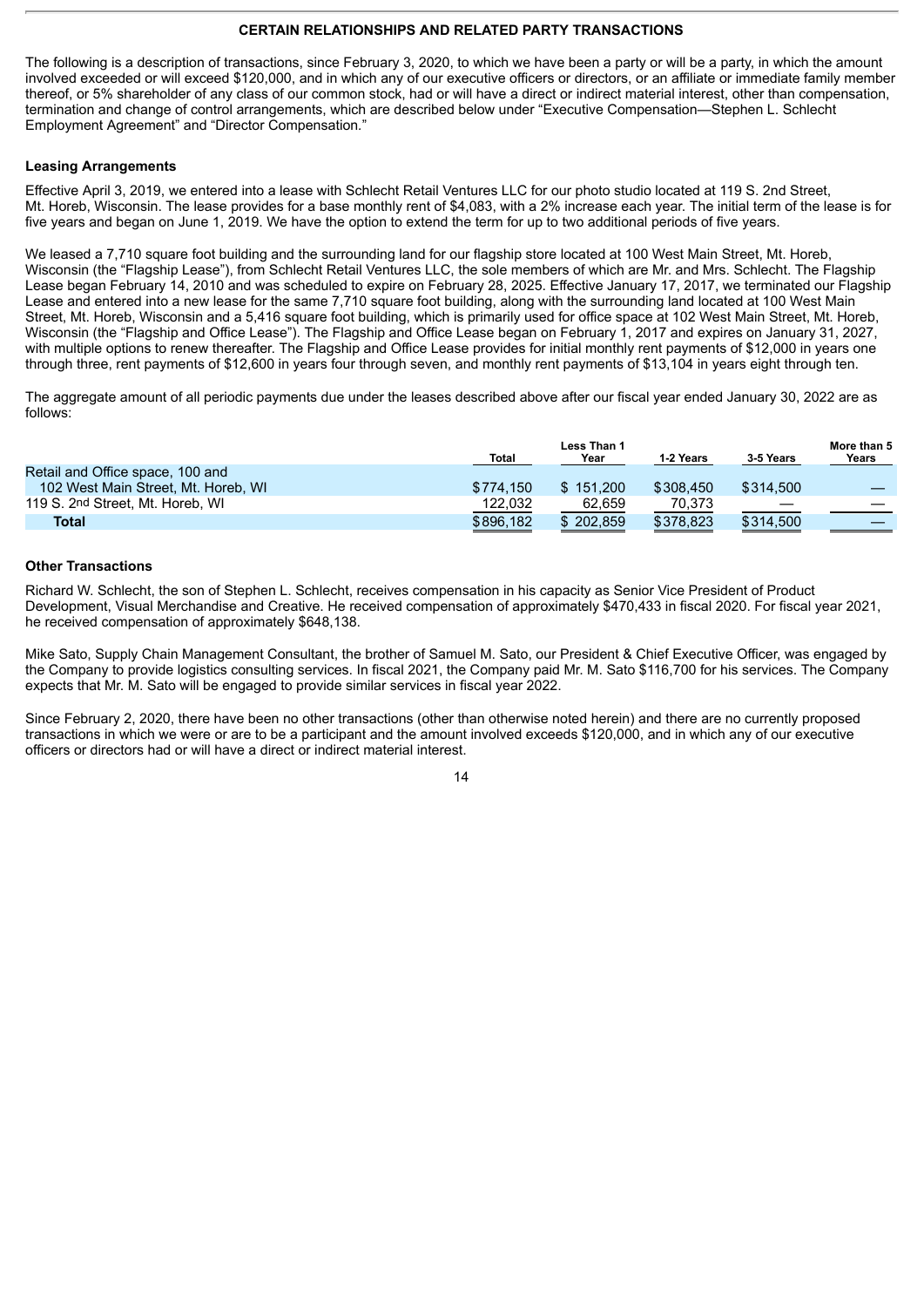#### **Policies and Procedures for Related-Party Transactions**

Our Board of Directors adopted a written related party transaction policy regarding transactions with related persons. This policy requires that a "related person" (as defined in paragraph (a) of Item 404 of Regulation S-K) promptly disclose to our Chief Financial Officer any "related party transaction" (defined as any transaction that we anticipate would be reportable by us under Item 404(a) of Regulation S-K in which we were or are to be a participant, the amount involved exceeds \$120,000 and a related person had or will have a direct or indirect material interest) and all material facts with respect thereto. The Chief Financial Officer will then promptly communicate that information to our Audit Committee. No related party transaction will be executed without the approval or ratification of our Audit Committee or our Board of Directors. It is our policy that directors interested in a related party transaction will recuse themselves from any vote on a related party transaction in which they have an interest. The policy also contains standing authorizations for certain transactions previously disclosed in the Company's filings with the SEC.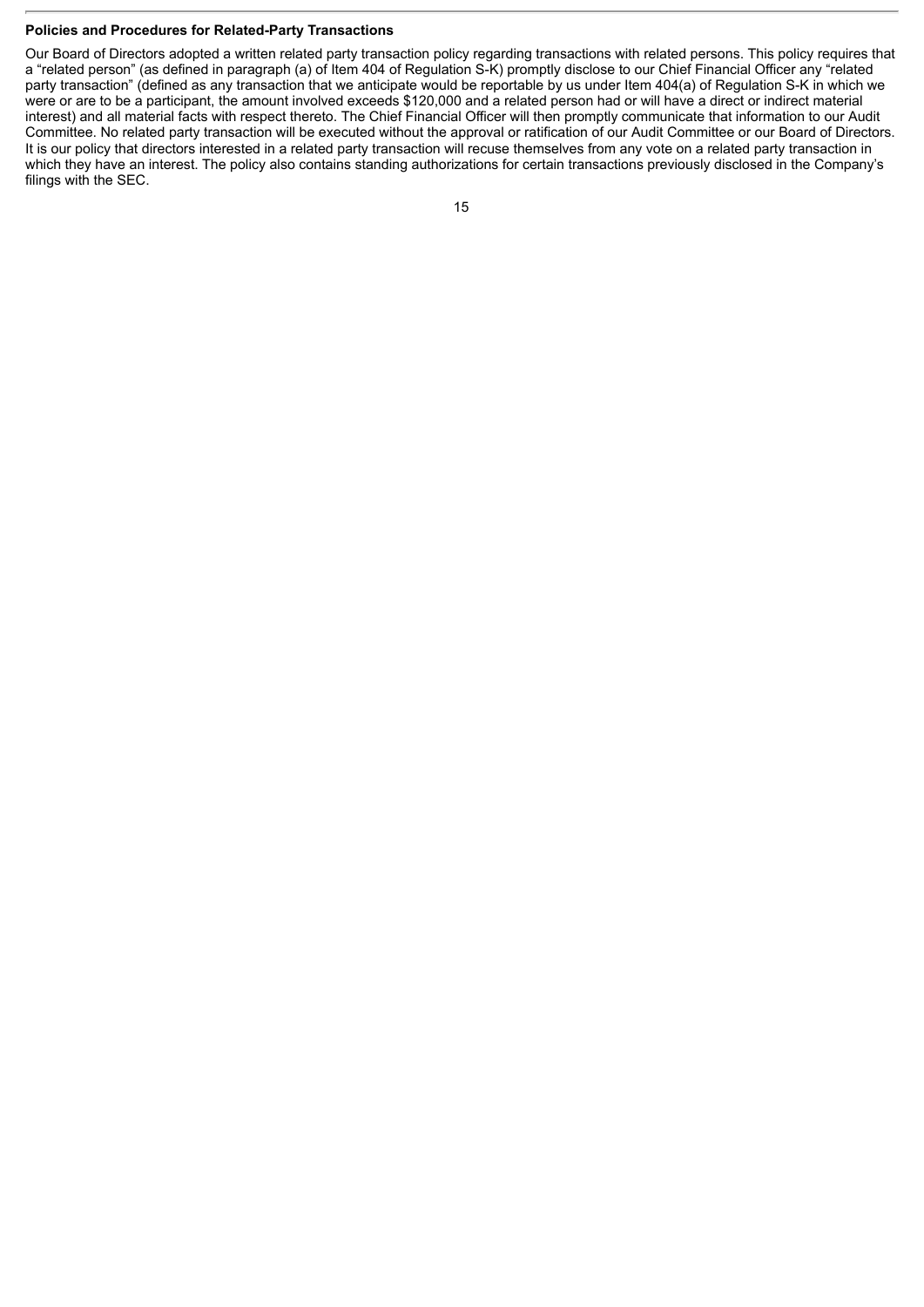#### **EXECUTIVE COMPENSATION**

#### **Overview**

This section provides compensation information about the following individuals:

- Stephen L. Schlecht, our Chairman and former Chief Executive Officer(1)
- Samuel M. Sato, our President and Chief Executive Officer(1)
- David Loretta, our Senior Vice President and Chief Financial Officer
- David S. Homolka, our Senior Vice President of Talent, DE&I, and Retail Operations
- (1) Mr. Schlecht resigned as Chief Executive Officer effective May 2021, in connection with the appointment of Mr. Sato as our President and Chief Executive Officer.

In the discussion below, we refer to this group of executives as the "named executive officers" or "NEOs," which includes the "executive officers" for whom disclosure is required under the applicable rules of the SEC. The remainder of this section provides a general summary of our compensation policies and practices and discusses the aggregate compensation we paid to our named executive officers in fiscal 2020 and fiscal 2021. As a smaller reporting company, we are not required to provide a "Compensation Discussion and Analysis" under Item 402 of Regulation S-K.

#### **Summary Compensation Table**

The following table sets forth information regarding compensation awarded to or earned by our named executive officers for service during the last two completed fiscal years:

|                                                              |       | Salary     | <b>Bonus</b> | <b>Stock</b><br>Awards(1) | <b>All Other</b><br>Compensation(2) | Total       |
|--------------------------------------------------------------|-------|------------|--------------|---------------------------|-------------------------------------|-------------|
| <b>Name and Principal Positions</b>                          | Years | $($ \$)    | $($ \$)      | $($ \$)                   | $($ \$)                             | $($ \$)     |
| Stephen L. Schlecht                                          | 2021  | 275,000    | 355,000      |                           | —                                   | 630.000     |
| Chairman and former Chief Executive Officer                  | 2020  | 133,364(3) | 126,410      |                           |                                     | 259.774     |
| Samuel M. Sato                                               | 2021  | 800,000    | 822,000      | 1.700.013                 | 89.898(4)<br>\$.                    | \$3,411,911 |
| President and Chief Executive Officer                        |       |            |              |                           |                                     |             |
| David Loretta                                                | 2021  | 399.819    | 199.910      | 180.008                   |                                     | 779.737     |
| SVP and Chief Financial Officer                              | 2020  | 335.436(5) | 70.076       | 150.006                   |                                     | 555.518     |
| David S. Homolka                                             | 2021  | 348.929    | 174.465      | 165,006                   |                                     | 688,400     |
| Senior Vice President of Talent, DE&I, and Retail Operations | 2020  | 292.158(5) | 66.398       | 160.005                   |                                     | 518.561     |

(1) The amounts in this column represent the aggregate grant date fair values of restricted stock awards granted in fiscal 2021 and fiscal 2020, computed in accordance with FASB ASC Topic 718 for the applicable fiscal year. The assumptions used to determine these values are described in Note 2 to our Consolidated Financial Statements in our annual report on Form 10-K for the fiscal years ended January 30, 2022 and January 31, 2021. Pursuant to the applicable rules of the SEC, amounts shown exclude the impact of the estimated forfeitures related to service-based vesting conditions.

(2) The NEOs participate in certain group life, health and disability insurance plans not disclosed in the Summary Compensation Table, that are generally available to salaried employees and do not discriminate in scope, terms, and operation. The NEOs also participate in an executive medical reimbursement plan with a total value of less than \$10,000 per NEO and is therefore not disclosed in the Summary Compensation Table.

(3) In light of the uncertainty regarding the COVID-19 pandemic, Mr. Schlecht waived his base salary, starting March 22, 2020. Upon the approval of the Board, Mr. Schlecht's base salary was reinstated effective as of October 19, 2020.

(4) Amounts reflect reimbursed moving expenses.

In light of the uncertainty regarding the COVID-19 pandemic, the base salaries for Messrs. Loretta, and Homolka were reduced by 20% from April 2020 to October 19, 2020.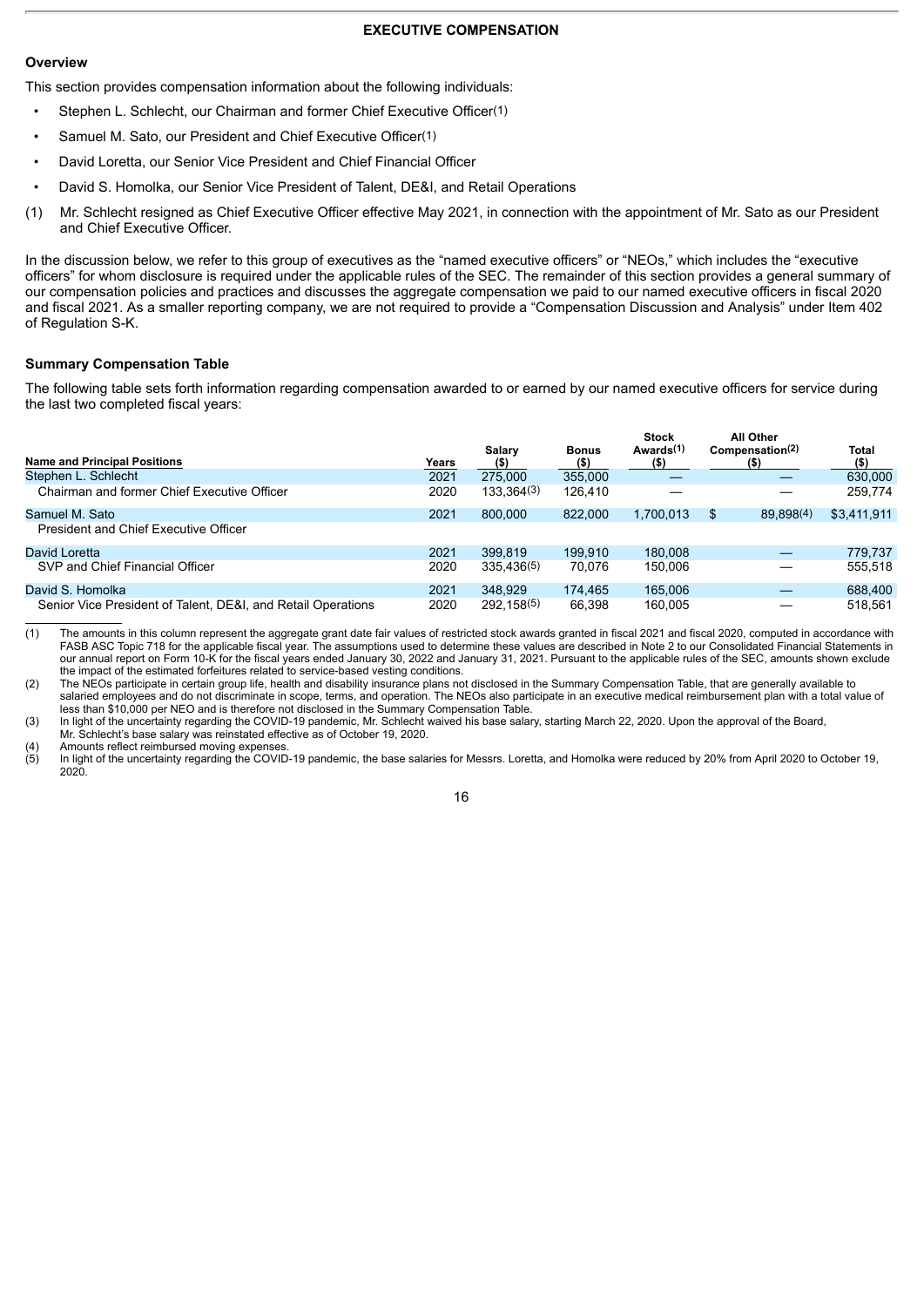#### **Stephen L. Schlecht Employment Agreement**

We entered into an employment agreement with Mr. Schlecht on August 5, 2015 (the "Employment Agreement") and amended and restated it on May 27, 2021 (the "Amended and Restated Employment Agreement"). Mr. Schlecht served as Executive Chairman and Chief Executive Officer until May 2021 and currently serves as Chairman and Senior Advisor under the Amended and Restated Employee Agreement. Under the Employment Agreement and the Amended and Restated Agreement, we agreed to pay a base salary with an annual opportunity to increase. Mr. Schlecht is also eligible for participation in the Company's annual incentive bonus plans offered by the Company to its senior executives from time to time. Mr. Schlecht will serve on our Board of Directors for the duration of his time as Senior Advisor. His employment with the Company will end on the date of the annual meeting of the shareholders of the Company in 2025, unless otherwise terminated earlier.

Mr. Schlecht and/or his family are entitled to participate in all applicable qualified and nonqualified retirement plans, and all applicable welfare benefit plans to the same extent as our other senior executives. Mr. Schlecht will also be reimbursed for reasonable out-of-pocket expenses incurred in the course of performing his duties for the Company in accordance with the Company's reimbursement policies for senior executives as in effect from time to time.

Mr. Schlecht's employment will be terminated under the following circumstances: (i) immediately upon his death or determination of "disability;" (ii) immediately for "cause" subject to the Company giving him written notice stating the basis of such termination; (iii) upon his voluntary termination other than with "good reason," with 90 days prior notice, or at such other earlier time as may be mutually agreed by the Company and such person; (iv) immediately by the Company without "cause" upon the Company providing notice to him; and (v) his termination for "good reason" at which time his employment and all the Company's obligations under the agreement will terminate except as specifically provided.

If Mr. Schlecht is terminated due to death or "disability," without "cause", or he resigns with "good reason," he will have the right to receive: (a) any unpaid base salary with respect to the period prior to the effective date of termination, (b) all vested benefits to which he is entitled under applicable benefit plans, (c) reimbursement of expenses in accordance with the Company's reimbursement policies (clauses (a)-(c) collectively, the "Accrued Obligations"), and (d) provided that he, or a representative of his estate, executes and delivers to us an irrevocable release of all employment-related claims against the Company, a pro-rated annual incentive bonus payment (based on the number of days worked in that fiscal year) for the fiscal year in which termination occurs based on actual performance-based bonus attainments for such fiscal year, payable in a lump sum. If Mr. Schlecht is terminated for "cause" or voluntarily terminates his employment other than with "good reason," he will have no further rights against us, except for the right to receive the Accrued Obligations.

The amended and restated employment agreement includes certain confidentiality, non-competition and non-solicitation restrictions during the term of employment and for a specified period of time thereafter.

#### **Samuel M. Sato Employment Agreement**

We entered into an employment agreement with Mr. Sato on May 3, 2021 (the "Effective Date"), pursuant to which he serves as President and Chief Executive Officer. Under the employment agreement, we agreed to pay a base salary with an annual opportunity to increase. Mr. Sato is also eligible for participation in the Company's annual incentive bonus plans and grants of equity compensation offered by the Company to its senior executives from time to time. Mr. Sato will serve on our Board of Directors for the duration of his time as President and Chief Executive Officer.

Mr. Sato and/or his family are entitled to participate in all applicable qualified and nonqualified retirement plans, and all applicable welfare benefit plans to the same extent as our other senior executives. Mr. Sato is also entitled to 200 hours of "paid time off" (i.e., sick days, personal days and vacation days) per calendar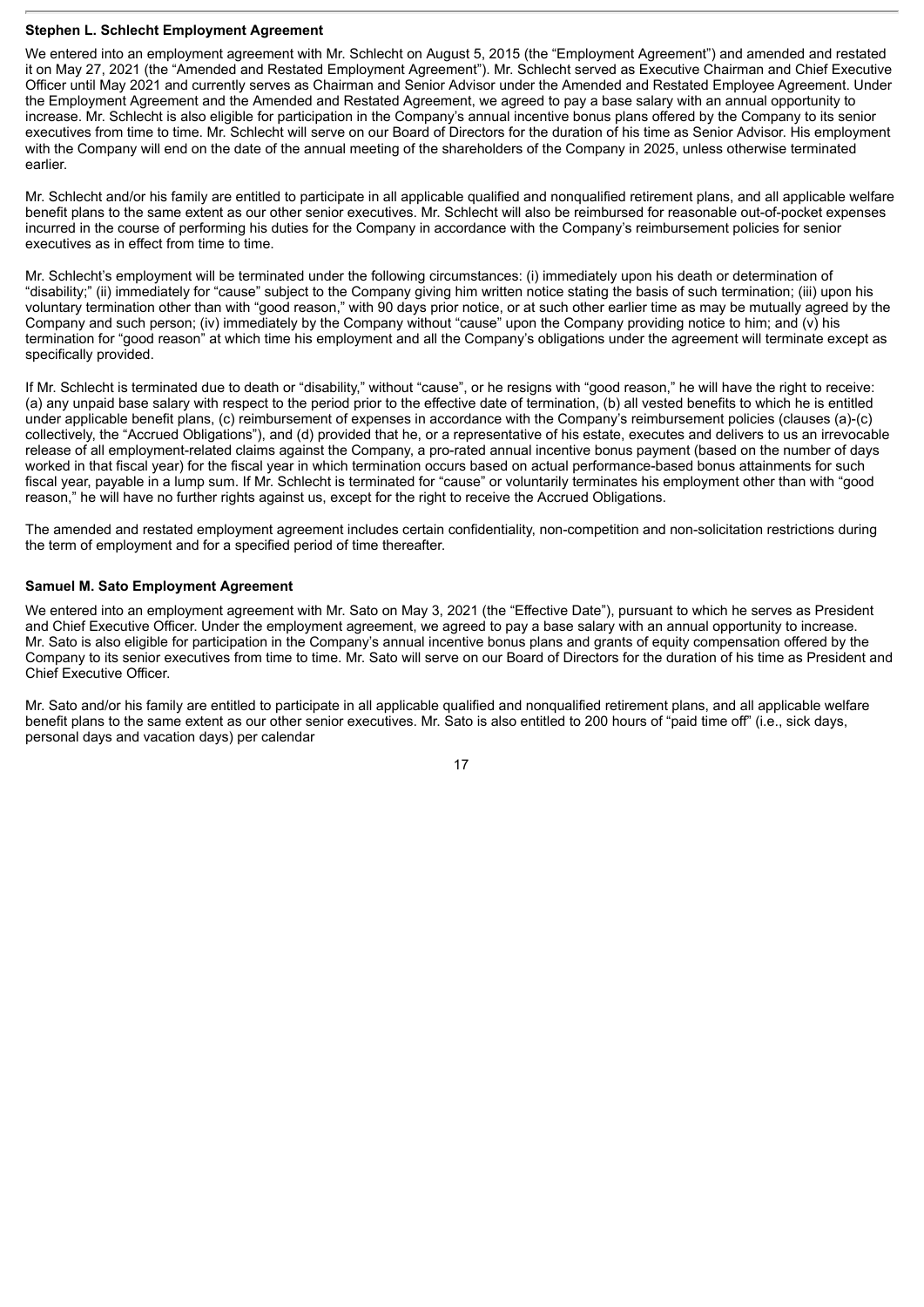year (pro-rated for partial years). Mr. Sato will also be reimbursed for reasonable out-of-pocket expenses incurred in the course of performing his duties for the Company in accordance with the Company's reimbursement policies for senior executives as in effect from time to time. The Company was obligated to reimburse Mr. Sato up to \$225,000 to relocate to Madison, Wisconsin in accordance with the Company's Senior Executive Relocation Policy.

Mr. Sato's employment will be terminated under the following circumstances: (i) immediately upon his death or determination of "disability;" (ii) immediately for "cause" subject to the Company giving him written notice stating the basis of such termination; (iii) upon his voluntary termination other than with "good reason," with 90 days prior notice, or at such other earlier time as may be mutually agreed by the Company and him (iv) immediately by the Company without "cause" upon the Company providing notice to him; and (v) his termination for "good reason" at which time his employment and all the Company's obligations under the agreement will terminate except as specifically provided.

If Mr. Sato is terminated due to death or "disability," he will have the right to receive: (a) any unpaid base salary with respect to the period prior to the effective date of termination, (b) payment of any accrued but unused paid time off, (c) all vested benefits to which he is entitled under applicable benefit plans, (d) reimbursement of expenses in accordance with the Company's reimbursement policies (clauses (a)-(d) collectively, the "Accrued Obligations"), and (e) provided that he, or a representative of his estate, executes and delivers to us an irrevocable release of all employment-related claims against the Company, a pro-rated annual incentive bonus payment (based on the number of days worked in that fiscal year) for the fiscal year in which termination occurs based on actual performance-based bonus attainments for such fiscal year, payable in a lump sum. If Mr. Sato is terminated for "cause" or voluntarily terminates his employment other than with "good reason," he will have no further rights against us, except for the right to receive the Accrued Obligations. If his employment is terminated without "cause" or he resigns with "good reason" and such termination does not occur within the period that begins 30 days prior to a "change in control" and ends two years following a "change in control", then Mr. Sato will have no further rights against the company except to receive the Accrued Obligations and "severance payments," but only for so long as he complies with certain confidentiality, non-competition and non-solicitation restrictions for a specified period of time after employment. "Severance payments" means twelve months of base salary continuation for Mr. Sato and a pro-rated annual incentive bonus payment (based on the number of days worked in that fiscal year) for the fiscal year in which termination occurs based on actual performance-based bonus attainments for such fiscal year. To the extent it does not result in a tax or penalty on the Company, "severance payments" also means reimbursement for the portion of the premiums paid by Mr. Sato to obtain COBRA continuation health coverage that equals the Company's subsidy for health coverage for active employees (including family coverage, if applicable) for twelve months for Mr. Sato, following the termination of his employment. Additionally, Mr. Sato's annual incentive bonus and the treatment of his equity awards will be governed by the terms of the applicable plans or grant agreements. If Mr. Sato is terminated "without cause" or for "good reason" during a "change in control period", then Mr. Sato will have no further rights against the Company except to receive the Accrued Obligations and "change in control severance payments", which includes (A) a lump-sum payment of two and one-half times the sum of (x) twelve (12) months of base salary and (y) annual target bonus for the fiscal year in which termination occurs, and (B) COBRA continuation payments for eighteen (18) months following the date employment terminates.

Under the employment agreement, we may compute whether there would be any "excess parachute payments" payable to Mr. Sato within the meaning of Section 280G of the Internal Revenue Code of 1986, as amended (the "Code"), payable to him under his employment agreement or any other plan, agreement or otherwise. If there would be any excess parachute payments, we, based on the advice of our legal or tax counsel, will compute the net after-tax proceeds related to such parachute payments, taking into account the excise tax imposed by Section 4999 of the Code, as if (i) such parachute payments were reduced, but not below zero, such that the total parachute payments payable to Mr. Sato would not exceed three times the "base amount" as defined in Section 280G of the Code, less one dollar; or (ii) the full amount of such parachute payments were not reduced. If reducing the amount of such parachute payments otherwise payable would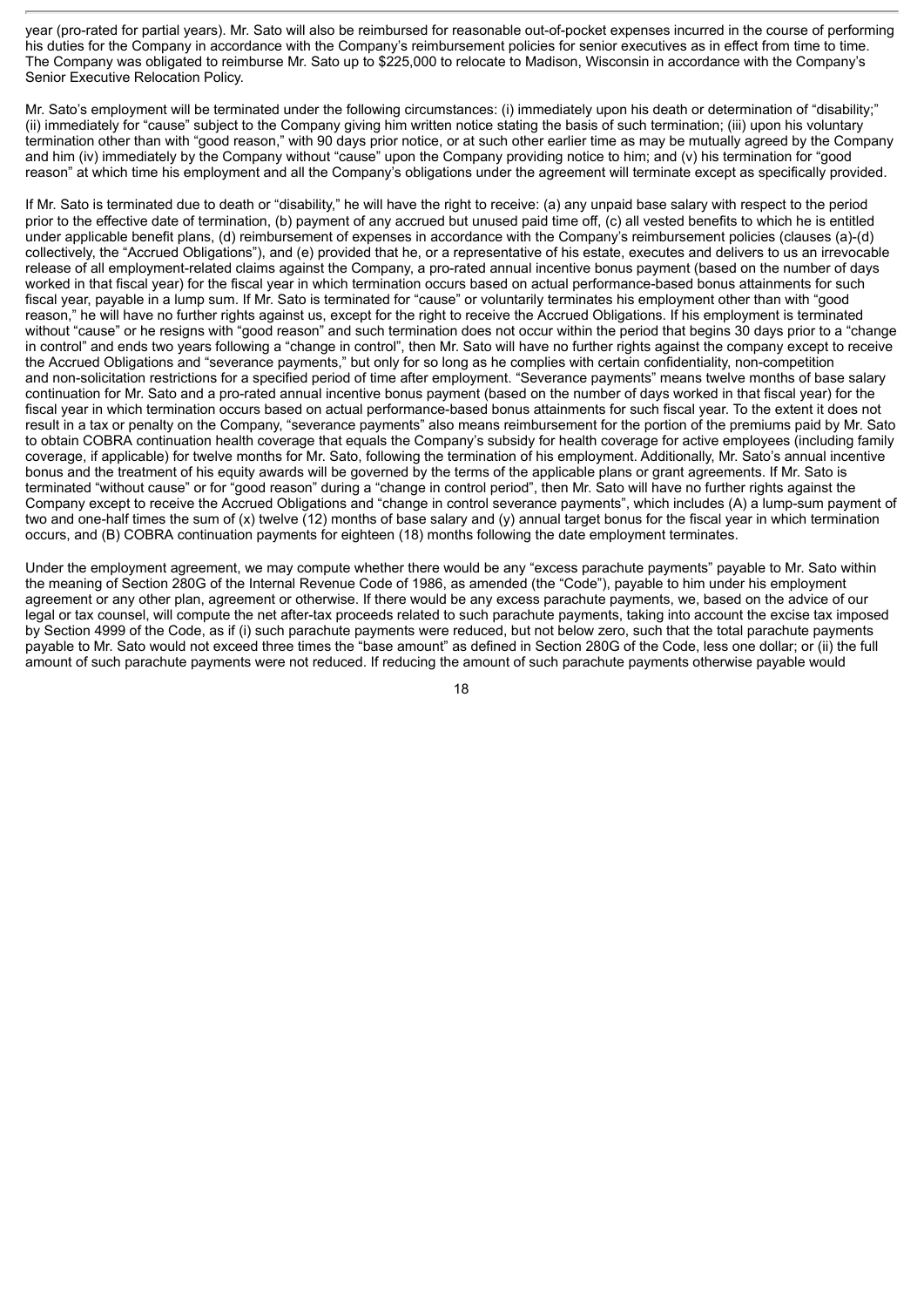result in a greater after-tax amount to Mr. Sato such reduced amount will be paid to him and the remainder will be forfeited. If not reducing such parachute payments otherwise payable would result in a greater after-tax amount to him, then such parachute payments will not be reduced.

The employment agreement includes certain confidentiality, non-competition and non-solicitation restrictions during the term of employment and for a specified period of time thereafter.

#### **Offer Letters**

Mr. Loretta and Mr. Homolka are not party to an employment agreement with us but received compensation in accordance with their offer letters with the Company, which describe the elements of their compensation, including base salary, short- and long-term incentive opportunities and eligibility to participate in the Company's healthcare and other benefit plans. Each element of compensation for these NEOs is subject to review and approval by the Compensation Committee.

#### **Bonus Payouts and Annual Incentive Plan**

We adopted the Annual Incentive Plan of Duluth Holdings Inc., which became effective February 1, 2016 and was approved by our shareholders in advance of our IPO.

#### **Fiscal 2020 Bonus:**

Due to the onset of the COVID-19 pandemic and uncertainty of its impact of Duluth Trading's business, the Compensation Committee did not establish performance metrics and related bonus opportunities under this Plan for fiscal 2020 with the understanding that bonus opportunities would be reassessed as the year progressed. Following the close of fiscal 2020 after taking into consideration Duluth Trading's better than expected fiscal 2020 performance, the Compensation Committee approved discretionary bonuses that were awarded to each of the NEOs.

#### **Fiscal 2021 Bonus:**

For 2021, and under our Annual Incentive Plan, the target awards for Mr. Schlecht and Mr. Sato were 100% of their base salaries, and the target awards for Mr. Homolka and Mr. Loretta were 50% of their base salaries. The performance metric for 2021 was Adjusted EBITDA, as further adjusted for unplanned expedited freight expenses. This metric for fiscal year 2021 resulted in an annual incentive payout of 137% of target.

#### **Annual Incentive Plan**

We adopted the Annual Incentive Plan of Duluth Holdings Inc., which became effective February 1, 2016 and was approved by our shareholders in advance of our IPO. The Compensation Committee approved amendments to the Annual Incentive Plan on February 21, 2018 in order to reflect the Tax and Jobs Act of 2017's repeal of the performance-based compensation exception under Section 162(m) of the Internal Revenue Code of 1986, as amended. The following is a description of the material features and provisions of our Annual Incentive Plan.

*Objectives*. Our Annual Incentive Plan permits us to establish a correlation between compensation and the financial performance of our Company by providing annual cash compensation to participants based on the achievement of specified performance goals.

*Administration and Eligibility*. The Annual Incentive Plan is administered by our Compensation Committee. The Compensation Committee has full power and authority to select the participants to whom awards will be granted and to determine the specific terms and conditions of each award, subject to the provisions of the Annual Incentive Plan. Participation in the Annual Incentive Plan is limited to our executive officers.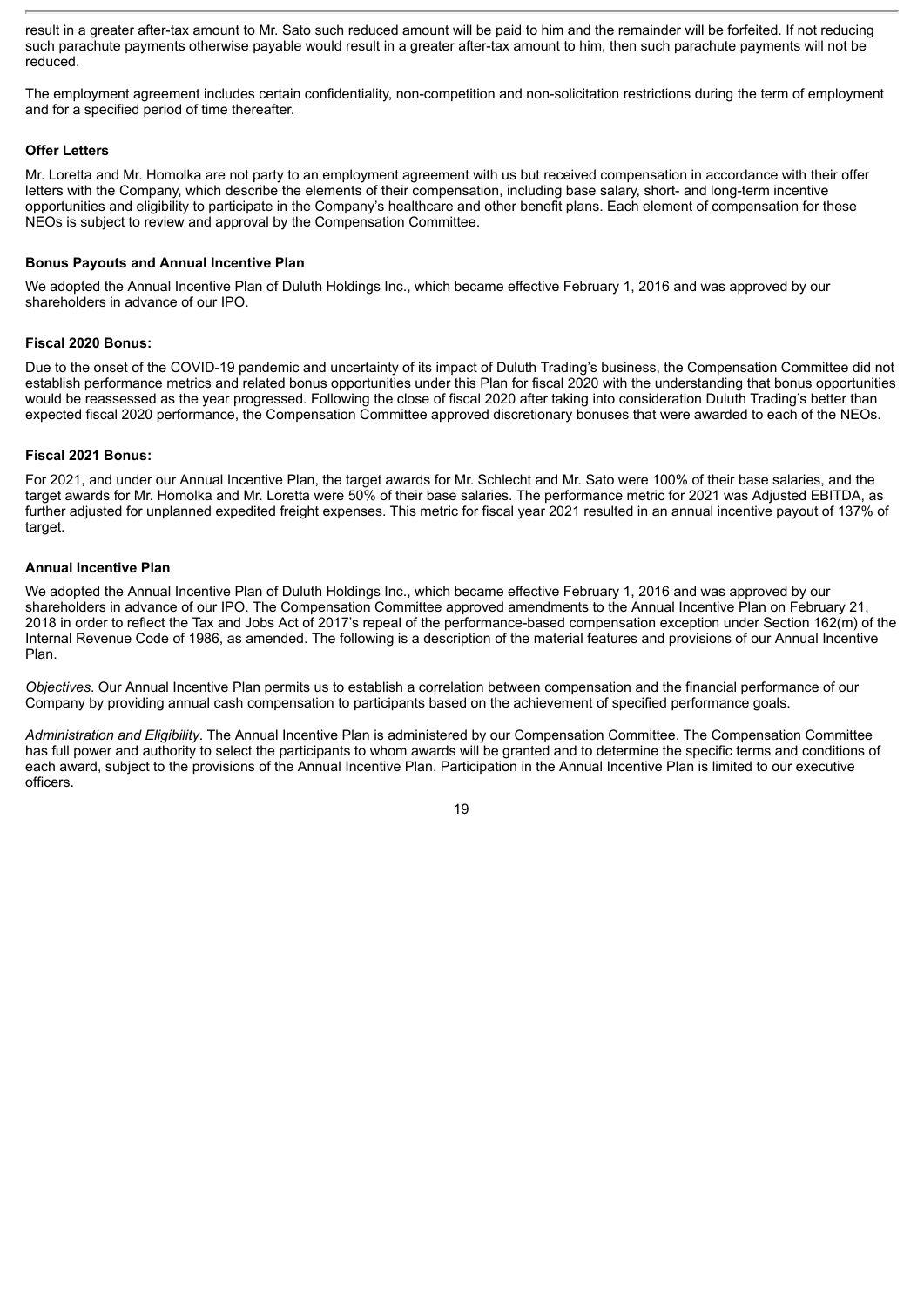*Awards*. The Annual Incentive Plan provides for the grant of incentive awards, which entitle the participant to receive a cash award upon the attainment of specified performance goals for a given fiscal year. The Compensation Committee may specify one or more performance goals applicable to a participant for a given fiscal year. The Compensation Committee will establish a threshold, target, and maximum level of achievement for the specified performance goal(s) applicable to a participant's incentive award that will yield a corresponding threshold, target, or maximum award opportunity payable in cash. Unless otherwise determined by the Compensation Committee at the time the award opportunities are established, achievement of a performance goal between the various levels of achievement for the specified performance goal(s) will result in a payout that is linearly interpolated between the threshold and target opportunities and between the target and maximum opportunities.

The performance goals will be any one or more of the following performance criteria (the "Performance Goals"), either individually, alternatively or in any combination, applied to either the Company as a whole or to a business unit or subsidiary, and measured either annually or cumulatively over a period of years, on an absolute basis or relative to a pre-established target, to previous years' results or to a designated comparison group, in each case as specified by the Compensation Committee in the award: net income; revenue; earnings per share; return on investment; return on invested capital; return on equity; return on assets or net assets; shareholder returns (either including or excluding dividends) over a specified period of time; financial return ratios; cash flow (including, but not limited to, operating cash flow, free cash flow, cash flow return on equity, and cash flow return on investment); amount of expense; economic profit; gross profit; gross profit margin percentage; operating profit; operating profit margin percentage; amount of indebtedness; debt ratios; earnings before bonus, interest, taxes, depreciation or amortization (or any combination thereof); share value; return on capital employed; return on average capital employed; strategic business criteria, consisting of one or more objectives based on achieving specified revenue, market penetration, or geographic business expansion goals, or cost targets, or goals relating to acquisitions or divestitures, or any combination of the foregoing; customer satisfaction; productivity ratios; new product invention or innovation; attainment of research and development milestones; or such other subjective or objective performance measures, including individual goals deemed appropriate by the Committee.

The Compensation Committee may specify any reasonable definition of the above criteria at the time it sets the goals for an award.

Even if the Performance Goals applicable to a participant have been met, (i) no Incentive Award to such participant with respect to a performance year shall exceed \$5,000,000, and (ii) the Compensation Committee expressly reserves, in its discretion, the right to adjust any Incentive Award otherwise determined under the Plan to reflect any extraordinary items or such other factors as it may deem relevant if it determines it is in the best interests of the Company to do so.

*Participants*. Except as otherwise set forth in a written agreement between us and a participant or as determined by the Compensation Committee, a participant shall receive no incentive award for a year if the participant's employment with the company terminates prior to the last day of the fiscal year for which an award is applicable for any reason. A participant shall not forfeit an incentive award if the participant's employment terminates after the end of the applicable fiscal year, but prior to the distribution of the incentive award for such year.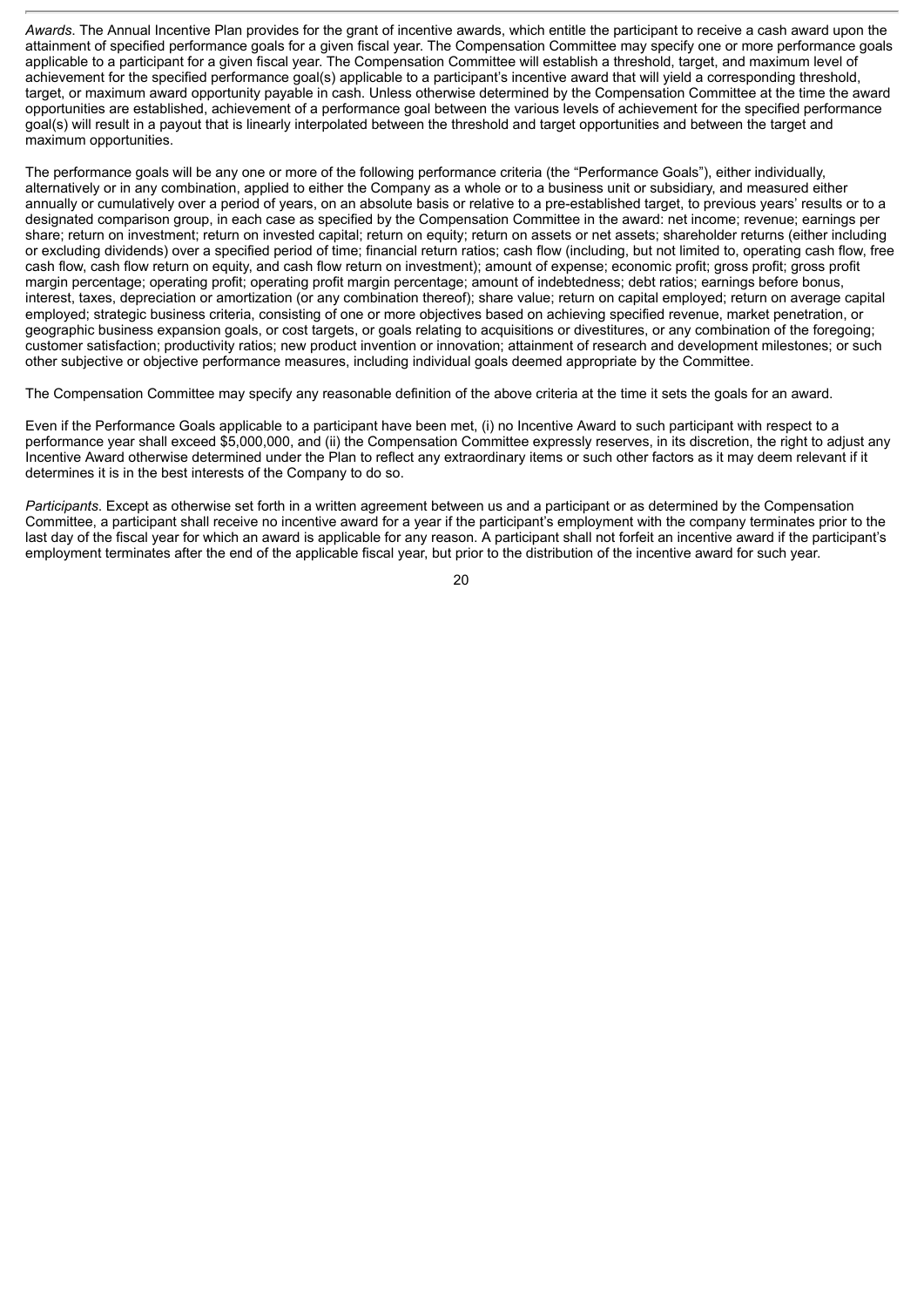#### **Outstanding Equity Awards at Fiscal Year End 2021 Table**

The following table sets forth information regarding outstanding equity awards held by each of our named executive officers as of January 30,  $2022$ 

|                     | <b>Stock Awards</b>                                                                |                                                                                          |
|---------------------|------------------------------------------------------------------------------------|------------------------------------------------------------------------------------------|
| Name                | <b>Number of Shares or Units</b><br>of Stock that Have Not<br><b>Vested</b><br>(#) | <b>Market Value of Shares</b><br>or Units of Stock that<br>Have Not Vested(1)<br>$($ \$) |
| Stephen L. Schlecht |                                                                                    |                                                                                          |
| Samuel M. Sato      | 105,788(2)                                                                         | 1,547,678                                                                                |
| David Loretta       | 3,084(3)                                                                           | 45.119                                                                                   |
|                     | 8.051(4)                                                                           | 117.786                                                                                  |
|                     | 13,220(5)                                                                          | 193,409                                                                                  |
|                     | 11,651(6)                                                                          | 170.454                                                                                  |
| David S. Homolka    | 1.714(3)                                                                           | 25.076                                                                                   |
|                     | 4,238(4)                                                                           | 62.002                                                                                   |
|                     | 14,102(5)                                                                          | 206,312                                                                                  |
|                     | 10.680(6)                                                                          | 156.248                                                                                  |

(1) Value based on the closing price of \$14.63 on January 28, 2022.

(2) Restricted stock scheduled to vest on May 3, 2024.

(3) Restricted stock scheduled to vest in four equal installments. The first installment vested on March 8, 2019, the second installment vested on March 8, 2020, the third installment vested on March 8, 2021, and the remaining installment is scheduled to vest March 8, 2022.

(4) Restricted stock scheduled to vest in four equal installments. The first installment vested on April 8, 2020, the second installment vested on April 8, 2021, and the remaining installments are scheduled to vest on April 8, 2022 and April 8, 2023.

(5) Restricted stock scheduled to vest in four equal installments. The first installment vested on February 3, 2021, and the remaining investments are scheduled to vest February 3, 2022, February 3, 2023, and February 3, 2024.

(6) Restricted stock scheduled to vest in four equal installments. The installments are scheduled to vest on March 22, 2022, March 22, 2023, March 22, 2024, and March 22, 2025.

#### **2015 Equity Incentive Plan**

We adopted the 2015 Equity Incentive Plan of Duluth Holdings Inc., which was effective following approval by our Board of Directors and shareholders upon consummation of our IPO. The following is a description of the material features and provisions of our 2015 Equity Incentive Plan.

*Objectives*. Our 2015 Equity Incentive Plan permits us to provide compensation alternatives such as stock options, shares, restricted stock awards, restricted stock unit awards, deferred stock awards and performance share awards, using or based on our Class B common stock.

*Administration and Eligibility*. The 2015 Equity Incentive Plan is administered by our Compensation Committee. The Compensation Committee has full power and authority to select the participants to whom awards will be granted, to make any combination of awards to participants and to determine the specific terms and conditions of each award, subject to the provisions of the 2015 Equity Incentive Plan. The Compensation Committee can delegate authority under the 2015 Equity Incentive Plan.

*Authorized Shares*. As of January 30, 2022, there were 3,236,232 shares of Class B common stock authorized for issuance under the 2015 Equity Incentive Plan and may be treasury stock or authorized but unissued stock. No individual participant will be eligible to receive grants of options for more than an aggregate of 807,315 shares of Class B common stock during any fiscal year; the aggregate number of shares of restricted stock that are subject to vesting based on Performance Goals (as that term is defined under the heading "Annual Incentive Plan") plus the number of restricted stock units that are subject to vesting based on Performance Goals granted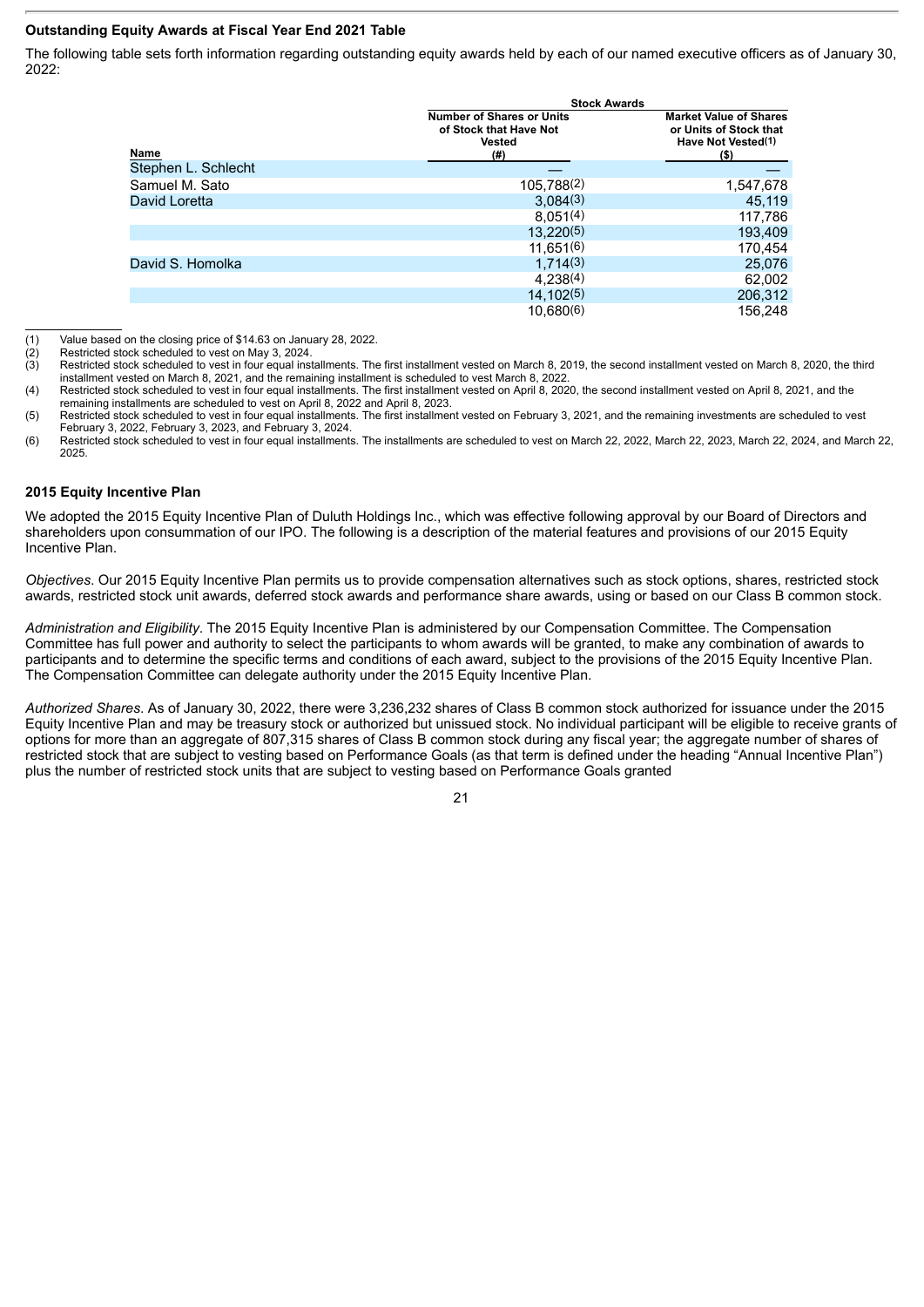to any one participant during the fiscal year shall be limited to 807,315; and the maximum amount of performance share units granted to any one employee of the Company during any fiscal year will be limited to 807,315. For purposes of this limitation, the maximum number of performance share units granted will be determined based on a maximum number of shares of Class B common stock issuable under an award of performance share units, rather than the target number of shares of Class B common stock issuable thereunder.

*Performance Goals*. The 2015 Equity Incentive Plan allows awards to be granted based on the achievement of performance goals. The performance goals will be any one or more of the following performance criteria (the "Performance Goals"), either individually, alternatively or in any combination, applied to either the Company as a whole or to a business unit or subsidiary, and measured either annually or cumulatively over a period of years, on an absolute basis or relative to a pre-established target, to previous years' results or to a designated comparison group, in each case as specified by the Compensation Committee in the award: net income; revenue; earnings per share; return on investment; return on invested capital; return on equity; return on assets or net assets; shareholder returns (either including or excluding dividends) over a specified period of time; financial return ratios; cash flow (including, but not limited to, operating cash flow, free cash flow, cash flow return on equity, and cash flow return on investment); amount of expense; economic profit; gross profit; gross profit margin percentage; operating profit; operating profit margin percentage; amount of indebtedness; debt ratios; earnings before bonus, interest, taxes, depreciation or amortization (or any combination thereof); share value; return on capital employed; return on average capital employed; strategic business criteria, consisting of one or more objectives based on achieving specified revenue, market penetration, or geographic business expansion goals, or cost targets, or goals relating to acquisitions or divestitures, or any combination of the foregoing; customer satisfaction; productivity ratios; new product invention or innovation; attainment of research and development milestones; or such other subjective or objective performance measures, including individual goals deemed appropriate by the Committee. To the extent an award is subject to the achievement of a Performance Goal, the Compensation Committee shall identify the specific Performance Goal applicable to such award and it shall follow any procedures to certify that the Performance Goal(s) applicable to such award are met before the award is earned.

*Awards*. The 2015 Equity Incentive Plan allows awards of options, shares, restricted stock, restricted stock units, deferred stock and performance share units.

Stock options awarded under the 2015 Equity Incentive Plan may not have an exercise price that is less than the fair market value of the Class B common stock on the date of the option grant. The term of each option granted under the 2015 Equity Incentive Plan will not exceed ten years from the date of grant. The Compensation Committee will determine at what time or times each option may be exercised (provided that in no event may it exceed ten years from the date of grant) and, subject to the provisions of the 2015 Equity Incentive Plan, the period of time, if any, after a participant's death, disability or termination of employment during which options may be exercised.

Restricted stock awards are shares of our Class B common stock that vest in accordance with terms and conditions established by the Compensation Committee. The Compensation Committee may impose whatever vesting conditions it determines to be appropriate. Restricted stock that does not vest is subject to forfeiture. Restricted stock unit awards are units entitling the recipient to receive shares of stock upon the lapse of vesting conditions, and subject to such restrictions and other conditions, as the Compensation Committee shall determine.

Deferred stock is a right entitling the recipient to receive shares of stock paid out on a deferred basis, and subject to such restrictions and conditions, as the Compensation Committee shall determine.

Performance share units entitle the recipient to receive shares of stock upon the attainment of specified performance goals, and subject to such restrictions and conditions, as the Compensation Committee shall determine.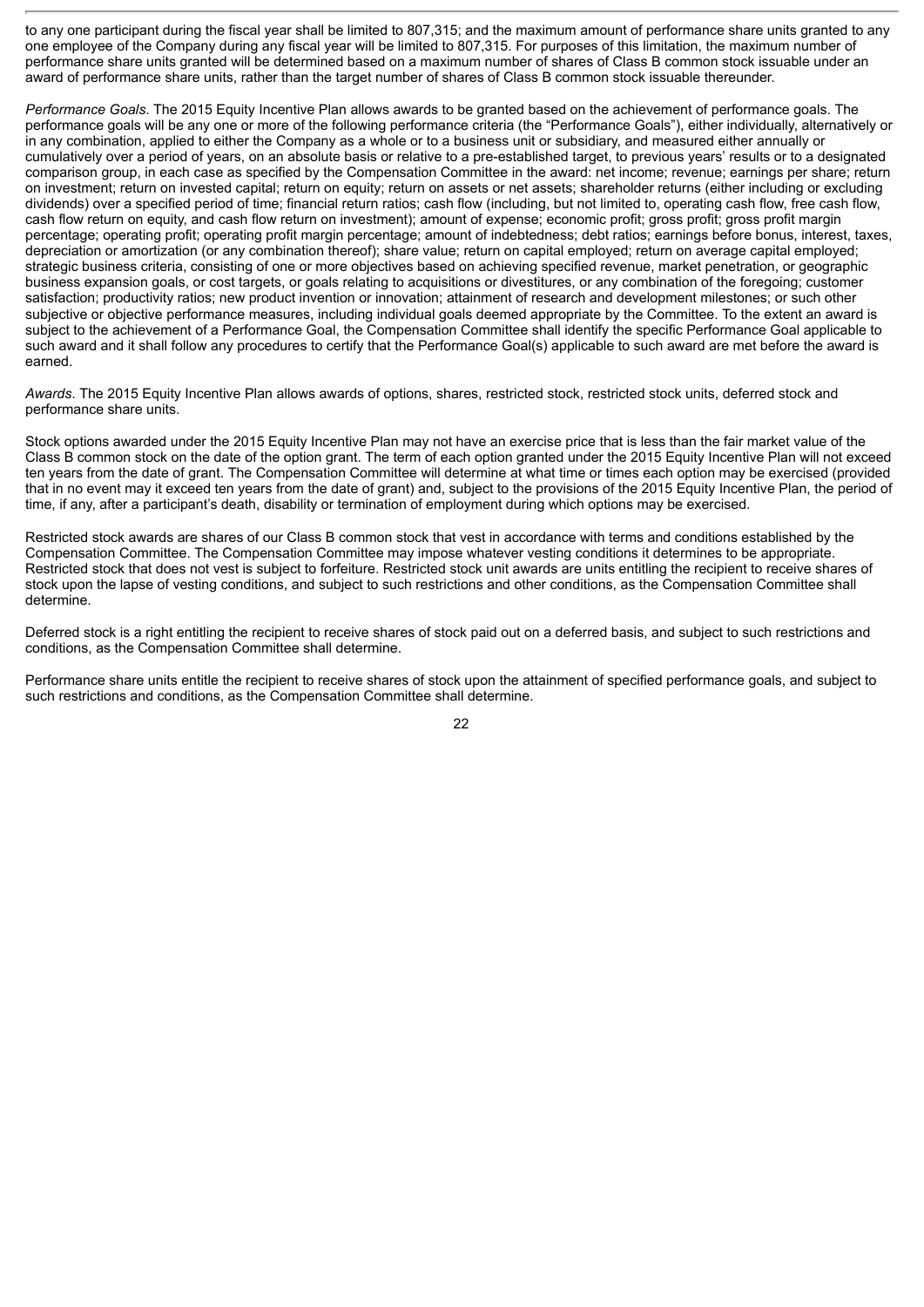Persons holding unexercised options, restricted stock units, deferred stock or performance share units have no rights as shareholders with respect to such options, restricted stock units, deferred stock or performance share units. Except as otherwise provided by the Compensation Committee, no dividends, distributions or dividend equivalents will be made with respect to options, restricted stock units, deferred stock or performance share units.

The Compensation Committee determines the number of shares subject to awards granted to a participant under the 2015 Equity Incentive Plan.

*Participants*. If the employment of a participant terminates, or service to us by any non-employee participant terminates, other than due to the participants' death or disability or certain terminations following a change of control, all unvested awards held by such participant (except as otherwise provided in the related award agreement) will immediately terminate. Vested option awards, to the extent unexercised, will terminate 90 days after a participant's termination of employment or service and will be exercisable during the 90-day period, unless the award agreement provides otherwise.

If the employment of a participant terminates, or service to us by any non-employee participant terminates, due to death or following a participant's disability, all unvested awards then held by the participant (except as otherwise provided in the related award agreement) will become vested, and all option awards to the extent vested but unexercised will terminate one year after such termination of employment or service and will be exercisable during the one-year period, unless the award agreement provides otherwise.

Notwithstanding the foregoing, if a participant's termination of employment or service is a termination for cause, as defined in the plan, to the extent any award is not effectively exercised or has not vested prior to such termination, it will lapse or be forfeited immediately upon such termination. In all events, an award will not be exercisable after the end of its term as set forth in the related award agreement.

*Plan Amendment or Termination*. Our Board of Directors may, at any time, amend or terminate the plan. However, no amendment or termination may, in the absence of written consent to the change by the affected plan participant, adversely affect the rights of the participant or beneficiary under any award granted under the plan prior to the date such amendment is adopted. In addition, no amendment may increase the number of shares of our Class B common stock that may be delivered pursuant to awards under the plan without the approval of our shareholders, except for certain adjustments as set forth in the plan.

*Combinations*. In the event of any change in our outstanding Class B common stock by reason of a stock split, stock dividend, combination of shares, recapitalization, merger, consolidation or similar event, the Compensation Committee shall adjust proportionally the number of Class B common stock shares reserved for future issuance under the plan, the number of shares subject to outstanding awards, and the exercise price applicable to each option. In the event of a merger, consolidation, or reorganization with another corporation where we are not the surviving corporation, or a transaction in which we cease to be publicly traded, the Compensation Committee shall, subject to the approval of our board or the board of any corporation assuming our obligations, either substitute the award with a similar award from the surviving corporation or cancel the award and pay its value to the participant.

*Change in Control*. If, within twelve months following the date on which we experience a change in control, a participant's employment terminates without cause, including a voluntary termination of employment for good reason, all unvested awards then held by the participant will become vested, except as otherwise determined by the Compensation Committee or when an award is subject to a performance goal. When an award is subject to achievement of a performance goal, the achievement of the performance goal will be deemed satisfied at target performance level upon a change in control and the award will continue to vest based upon the time-based service vesting criteria, if any, contained in the award, except as may otherwise be determined by the Compensation Committee. Furthermore, for awards subject to a performance goal, if, within twelve months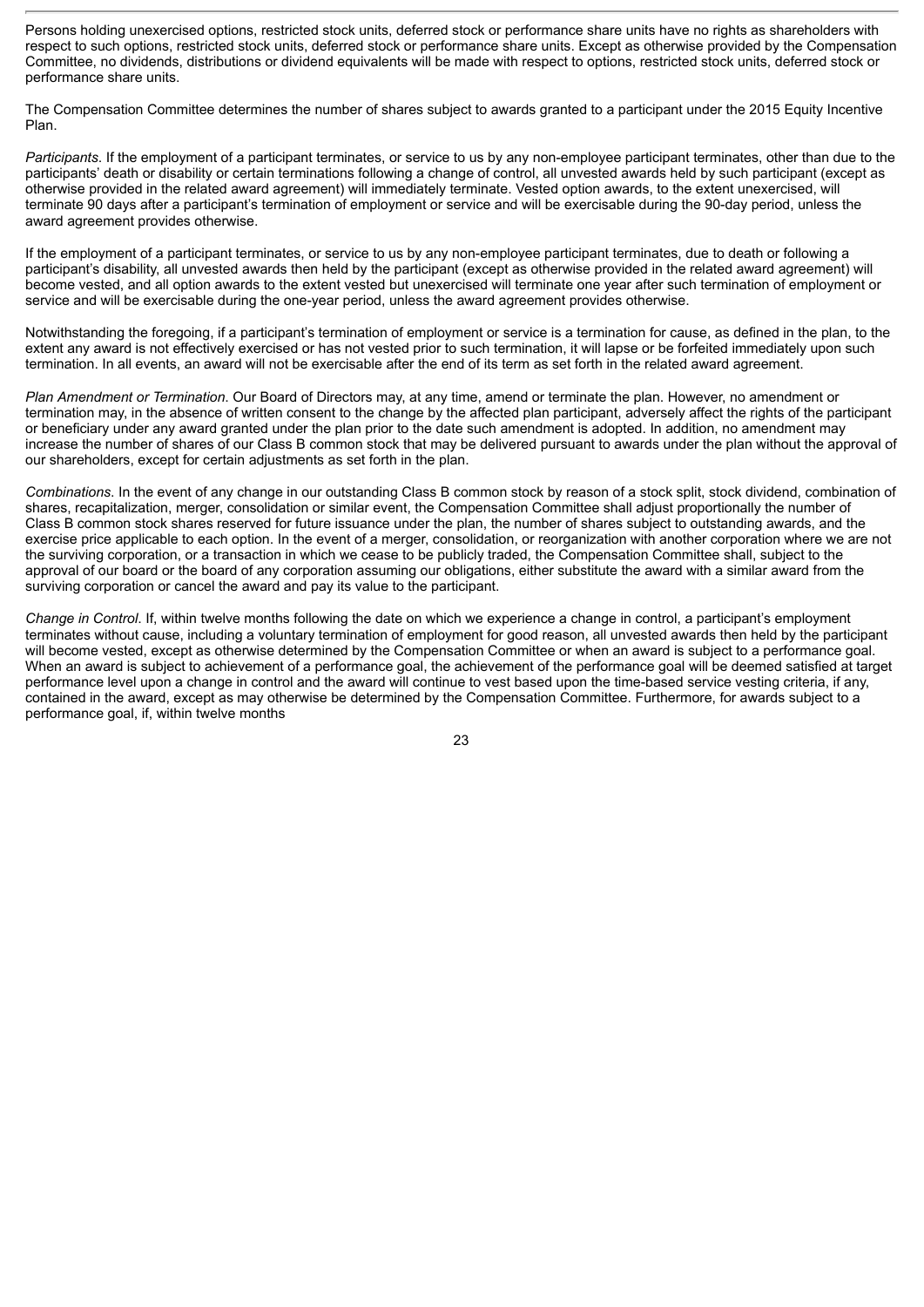following the date on which we experience a change in control, a participant's employment is terminated without cause, including a voluntary termination of employment for good reason, then any time-based service vesting criteria will be deemed satisfied upon the termination, except as otherwise determined by the Compensation Committee.

#### **DIRECTOR COMPENSATION**

In May of 2021, we updated our director compensation policy with the assistance of Meridian Compensation Partners, LLC. Under our previous director compensation policy, our non-employee directors received a \$40,000 annual cash retainer. For service on the Audit Committee, a non-employee director received an additional \$7,800 annual cash retainer. For service on the Compensation Committee and Nominating and Governance Committee, a non-employee director received an additional \$5,000 annual cash retainer. In lieu of the annual cash retainer for committee participation, each non-employee director serving as a chair of a board committee received the following annual cash retainer: \$15,000 for Audit Committee chair; \$10,000 for Compensation Committee chair; and \$7,500 for Nominating and Governance Committee chair. Each non-employee director also received an annual restricted stock grant of \$57,000 of Class B common stock under the 2015 Equity Incentive Plan based on the fair market value of the Class B common stock on the date of grant, which would vest on the first anniversary of the date of grant.

Under our current director compensation policy, our non-employee directors receive a \$45,000 annual cash retainer. For service on the Audit Committee, a non-employee director receives an additional \$9,000 annual cash retainer. For service on the Compensation Committee and Nominating and Governance Committee, a non-employee director receives an additional \$6,000 annual cash retainer. In lieu of the annual cash retainer for committee participation, each non-employee director serving as a chair of a board committee receives the following annual cash retainer: \$15,000 for Audit Committee chair; \$10,000 for Compensation Committee chair; and \$10,000 for Nominating and Governance Committee chair. Each non-employee director will also receive an annual restricted stock grant of \$75,000 of Class B common stock under the 2015 Equity Incentive Plan based on the fair market value of the Class B common stock on the date of grant, which will vest on the first anniversary of the date of grant. Grants are expected to be made in May of each year. Prorated grants will be made for partial years of service. All of our directors were reimbursed for reasonable travel and other expenses incurred in connection with attending board and committee meetings.

The following table sets forth information concerning compensation paid to our non-employee directors during the fiscal year ended January 30, 2022, for their service on our board. Directors who are also our employees received no additional compensation for their service as directors and are not included in the table below.

| Name                     | <b>Fees Earned or Paid</b><br>in Cash<br>$($ \$) | <b>Stock Awards</b><br>$($ \$)(1) | Total<br>$($ \$) |
|--------------------------|--------------------------------------------------|-----------------------------------|------------------|
| Francesca M. Edwardson   | 61.000                                           | 75,000                            | 136,000          |
| David C. Finch           | 55,000                                           | 75.000                            | 130.000          |
| Thomas G. Folliard       | 60,000                                           | 75,000                            | 135,000          |
| Brenda I. Morris         | 60.000                                           | 75.000                            | 135.000          |
| Brett L. Paschke         | 54,000                                           | 75,000                            | 129,000          |
| Scott K. Williams        | 57.000                                           | 75.000                            | 132,000          |
| E. David Coolidge III(2) | 16,720                                           |                                   | 16,720           |
|                          |                                                  |                                   |                  |

(1) Amount represents the aggregate grant date fair value of restricted stock awards granted in fiscal 2021, computed in accordance with FASB ASC Topic 718 and based on the closing price of \$16.20 on the date of grant.

(2) Mr. Coolidge retired from the Board of Directors on May 27, 2021.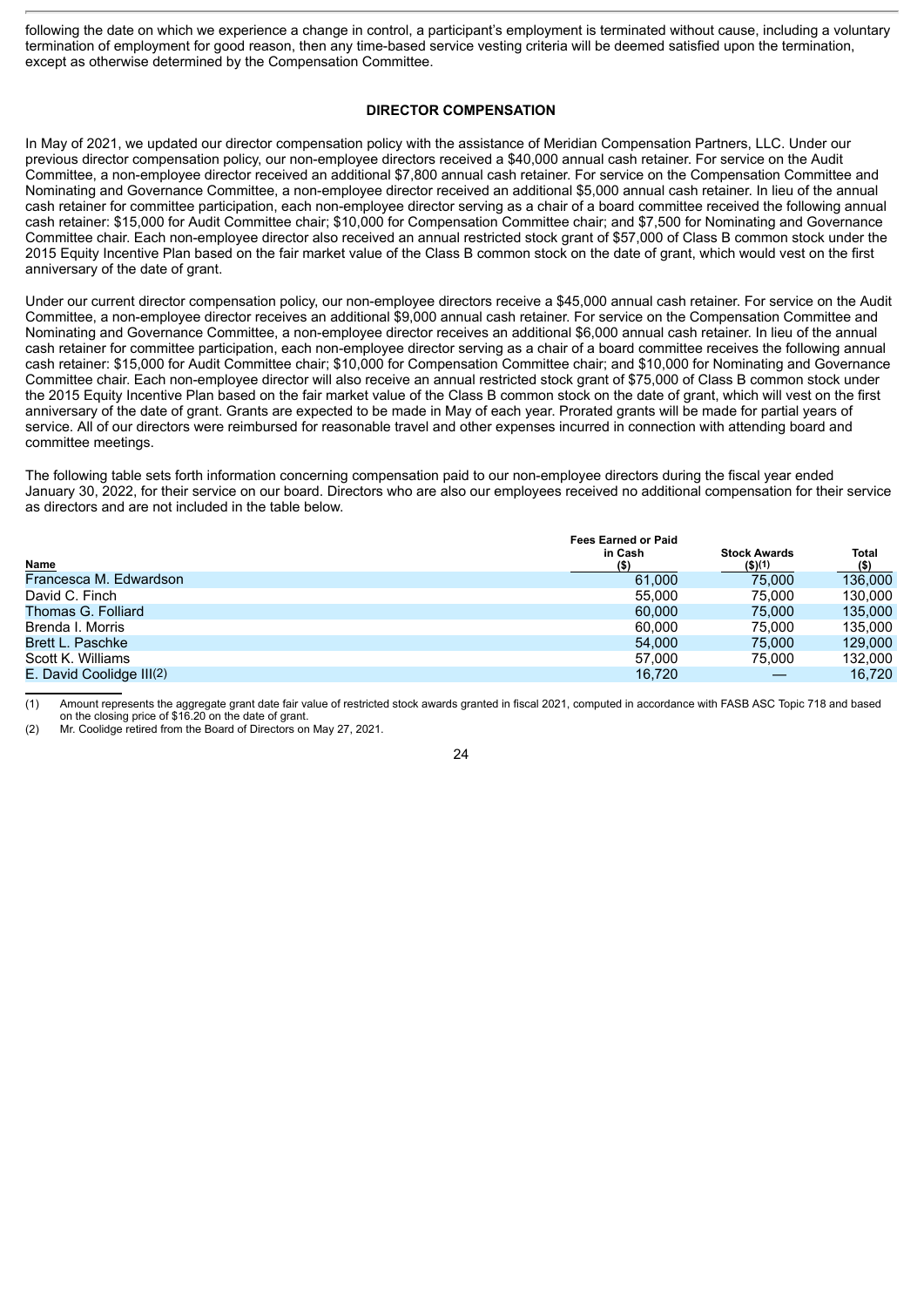#### **SECURITY OWNERSHIP OF CERTAIN BENEFICIAL OWNERS**

The following table sets forth certain information with respect to the beneficial ownership of our Class A and Class B common stock as of the record date (except as otherwise noted) for:

- each shareholder known by us to be the beneficial owner of more than 5% of our capital stock;
- each of our directors;
- each of our named executive officers; and
- all of our directors and executive officers as a group.

We have determined beneficial ownership in accordance with the rules of the SEC. Under these rules, beneficial ownership includes any shares as to which the individual or entity has sole or shared voting power or investment power. There are no shares of common stock subject to options or other rights outstanding as of the date of this proxy statement. Except as indicated by the footnotes below, we believe, based on the information furnished to us, that persons and entities named in the table below have sole voting and investment power with respect to all the capital stock that they beneficially own, subject to applicable community property laws.

Applicable percentage ownership is based on 3,364,200 shares of Class A common stock outstanding and 29,688,320 shares of Class B common stock outstanding as of the record date. Unless otherwise indicated, the address of each beneficial owner in the table is: Duluth Holdings Inc., 201 East Front Street, Mount Horeb, Wisconsin 53572.

|                                                                      |                |        | <b>Beneficial Ownership of Common Stock</b> |         |                     |
|----------------------------------------------------------------------|----------------|--------|---------------------------------------------|---------|---------------------|
|                                                                      | <b>Class A</b> |        | <b>Class B</b>                              |         | % of Total          |
|                                                                      | <b>Shares</b>  | %      | <b>Shares</b>                               | %       | <b>Voting Power</b> |
| 5% Shareholders:                                                     |                |        |                                             |         |                     |
| Stephen L. Schlecht and Marianne M. Schlecht Descendants<br>Trust(1) |                |        | 8,694,295                                   | 29.3%   | 13.7%               |
| <b>Named Executive Officers and Directors:</b>                       |                |        |                                             |         |                     |
| Stephen L. Schlecht                                                  | 3,364,200(2)   | 100.0% | 7,357,878                                   | 24.8%   | 64.7%               |
| Samuel M. Sato                                                       |                |        | 105,788                                     |         |                     |
| David Loretta                                                        |                |        | 66.744                                      | $\star$ |                     |
| David S. Homolka                                                     |                |        | 53,531                                      | $\star$ |                     |
| Francesca M. Edwardson(3)                                            |                |        | 59,963                                      | $\star$ |                     |
| Thomas G. Folliard                                                   |                |        | 73.854                                      | $\star$ |                     |
| David C. Finch                                                       |                |        | 120.755                                     | $\star$ |                     |
| Brenda I. Morris                                                     |                |        | 26.663                                      | $\star$ |                     |
| Brett L. Paschke                                                     |                |        | 7.205                                       | $\star$ | *                   |
| Scott K. Williams                                                    |                |        | 23.670                                      | $\star$ | $\star$             |
| All Executive Officers and Directors as a Group (13)                 | 3.364.200      | 100.0% | 8.045.414                                   | 27.1%   | 65.8%               |

\* Represents beneficial ownership of less than 1.0% of the outstanding shares of common stock.<br>(1) John A. Dickens and Thomas W. Wenstrand are co-trustees of the Stephen L. Schlecht and Ma

John A. Dickens and Thomas W. Wenstrand are co-trustees of the Stephen L. Schlecht and Marianne M. Schlecht Descendants Trust established July 31, 2000 and as such have shared voting and dispositive power over these shares of Class B common stock. The address of the trust is c/o Godfrey & Kahn, S.C., 833 E. Michigan Street, Suite 1800, Milwaukee, WI 53202.

(2) These shares are held in the Duluth Holdings Inc. Voting Trust, of which Mr. Schlecht is the sole trustee. As sole trustee, he has sole voting and dispositive power with respect to these such shares.

(3) Includes: 17,300 shares of Class B common stock owned by Ms. Edwardson's husband as to which she disclaims beneficial ownership.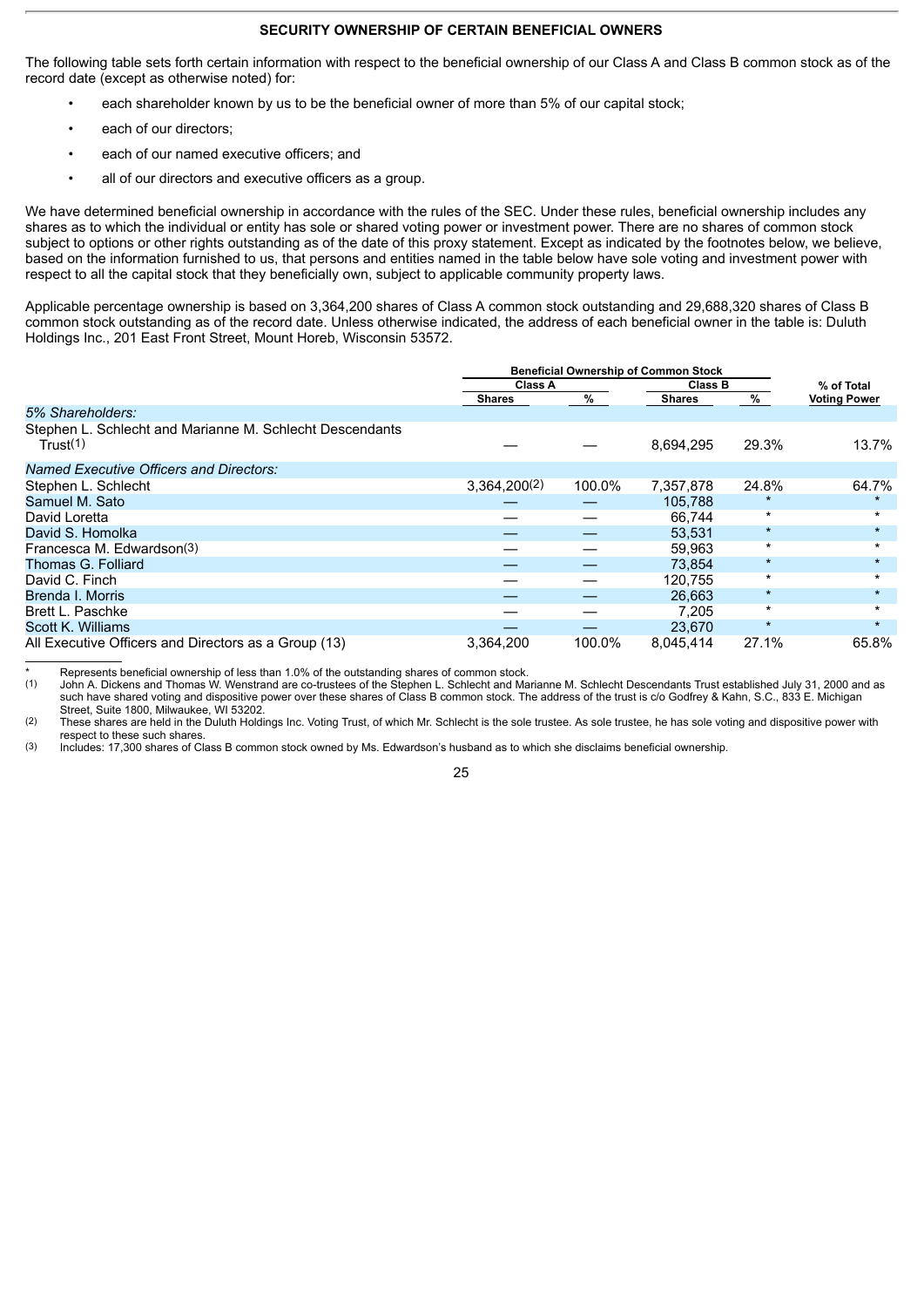#### **PROPOSAL TWO: RATIFICATION OF INDEPENDENT REGISTERED PUBLIC ACCOUNTANTS**

The Audit Committee has appointed KPMG LLP ("KPMG"), independent registered public accountants, to audit our consolidated financial statements for the fiscal year ending January 29, 2023 and has recommended to the Board of Directors that such appointment be submitted to the shareholders for ratification. KPMG audited our financial statements for the fiscal year ended January 30, 2022. Previously, Grant Thornton LLP ("Grant Thornton") had audited our financial statements. Representatives of KPMG will be present at the annual meeting, will have an opportunity to make a statement if they so desire, and also will be available to respond to appropriate questions from shareholders.

If shareholders do not ratify the appointment of KPMG, the Audit Committee will take such action into account in reconsidering the appointment of our independent auditors for the fiscal year ending January 29, 2023.

The affirmative vote of a majority of the votes cast on this proposal shall constitute ratification of KMPG as our independent auditors for the fiscal year ending January 29, 2023. Abstentions and broker non-votes will not be counted as votes cast and, therefore, will have no impact on the approval of the proposal.

The Board of Directors unanimously recommends that you vote FOR the ratification of the appointment of KPMG LLP as our independent registered public accountants for the fiscal year ending January 29, 2023, and your proxy will be so voted unless you **specify otherwise.**

#### *Changes in Accountants*

As previously disclosed in the Company's Current Report on Form 8-K, dated April 13, 2021, the Company dismissed Grant Thornton as the Company's independent registered public accounting firm on April 13, 2021 (the "Dismissal Date"). The Audit Committee, based on management's recommendation, approved the dismissal of Grant Thornton.

The reports of Grant Thornton on the consolidated financial statements of the Company for the fiscal year ended January 31, 2021 did not contain an adverse opinion or disclaimer of opinion and were not qualified or modified as to uncertainty, audit scope, or accounting principles. Grant Thornton did not prepare a report for the fiscal year ended January 30, 2022.

During the fiscal year ended January 31, 2021, and through the Dismissal Date, there were no disagreements with Grant Thornton on any matter of accounting principles or practices, financial statement disclosures, or auditing scope or procedures, which disagreements, if not resolved to the satisfaction of Grant Thornton, would have caused it to make reference thereto in its reports on the financial statements of the Company for such years.

During the fiscal year ended January 31, 2021, and through the Dismissal Date, there were no "reportable events" as defined under Item 304(a)(1)(v) of Regulation S-K, except with respect to the disclosure of a material weakness in internal control over financial reporting. As discussed in the Company's Annual Report on Form 10-K for the year ended February 3, 2019, the Company reported a material weakness in internal control over financial reporting. Specifically, the Company determined that due to the lack of sufficient resources throughout fiscal 2018, the Company did not design and implement effective internal control activities to timely detect and resolve issues resulting from converting to a new order management system, nor did the Company consistently execute certain account reconciliations and analyses timely during fiscal 2018. To remediate the material weakness, the Company hired additional resources and reallocated existing resources to help ensure proper designing and implementing of effective internal control activities, and further automated and enhanced the reconciliation process controls and procedures to help ensure accounts were reconciled and reviewed timely. Based on the foregoing, the Company's management concluded, through testing, that as of the nine months ended November 3, 2019, these controls were operating effectively, as disclosed in the Company's Quarterly Report on Form 10-Q for the quarter ended November 3, 2019.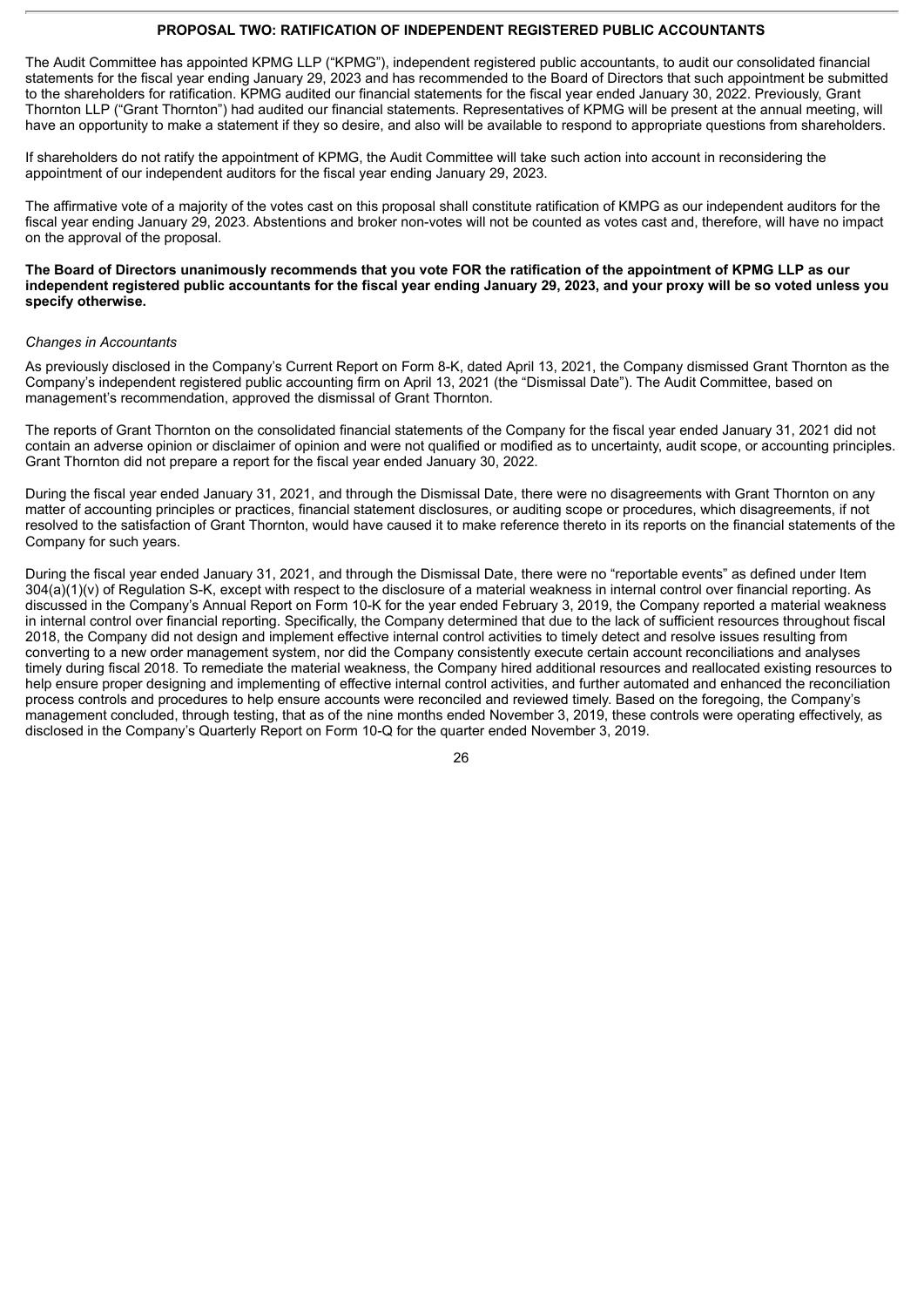Also on April 13, 2021, the Audit Committee, based on management's recommendation, approved the selection of KPMG, effective immediately, as the Company's new independent registered public accounting firm. On April 13, 2021, KPMG completed their client acceptance procedures and officially accepted the engagement effective for the Company's fiscal year ending January 30, 2022.

During the fiscal years ended January 31, 2021 and February 2, 2020, and through April 13, 2021, neither the Company, nor anyone on its behalf, consulted KPMG regarding either (i) the application of accounting principles to a specified transaction, either completed or proposed, or the type of audit opinion that might be rendered on the financial statements of the Company and neither a written report nor oral advice was provided to the Company that KPMG concluded was an important factor considered by the Company in reaching a decision as to any accounting, auditing, or financial reporting issue; or (ii) any matter that was the subject of a "disagreement" (as defined in Item 304(a)(1)(iv) of Regulation S-K and the related instructions) or a "reportable event" (as described in Item 304(a)(1)(v) of Regulation S-K).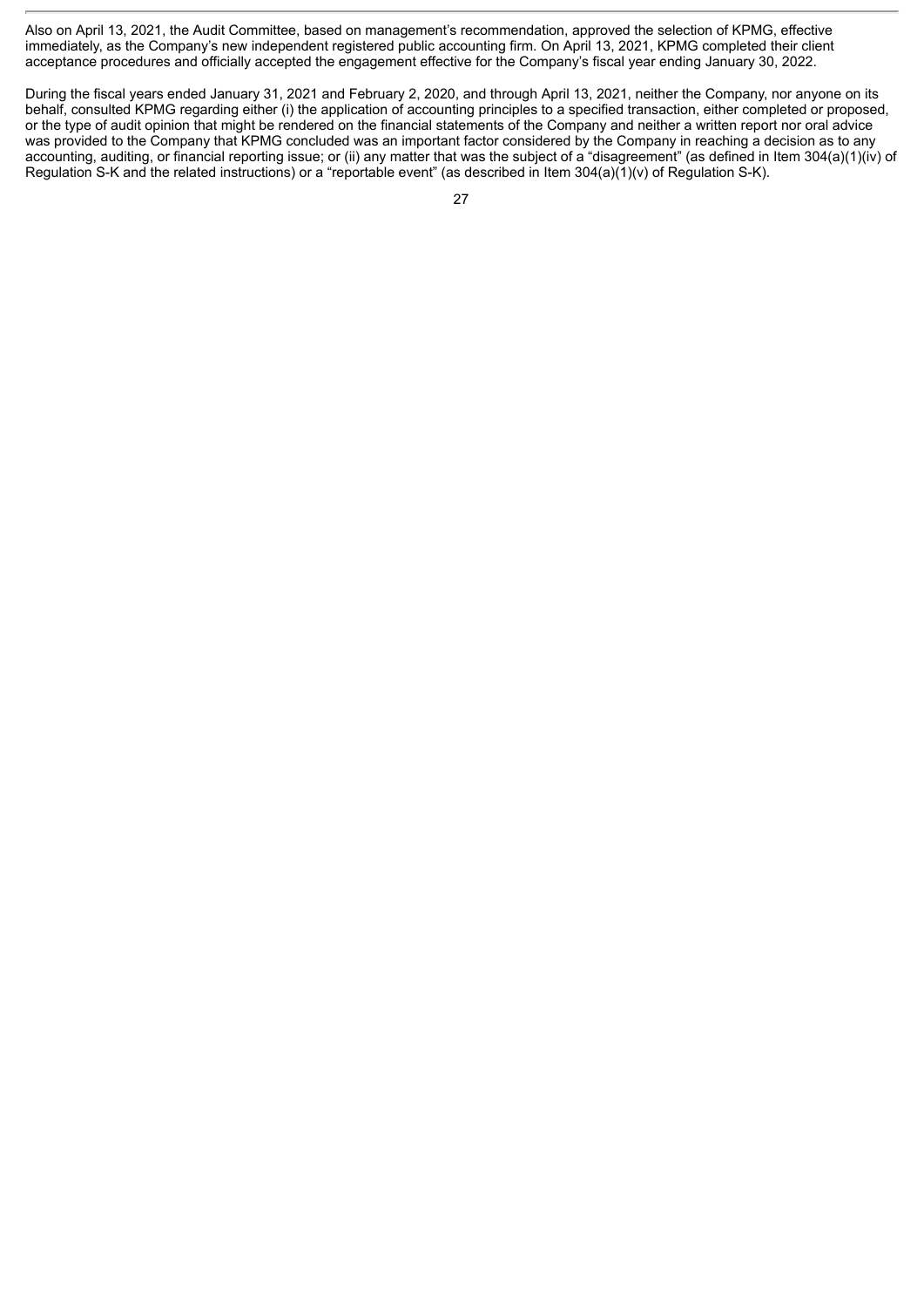#### **AUDIT COMMITTEE REPORT**

In accordance with its written charter, the Audit Committee oversees all accounting and financial reporting processes and the audit of our financial statements. The Audit Committee assists the Board of Directors in fulfilling its responsibility to our shareholders, the investment community and governmental agencies relating to the quality and integrity of our financial statements and the qualifications, independence and performance of our independent registered public accountants. During fiscal 2021, the Audit Committee held six meetings and discussed the interim financial information contained in each of our quarterly reports on Form 10-Q with the chief financial officer, controller, director of financial reporting, director of internal audit and independent registered public accountants prior to their filing with the SEC. The Audit Committee has appointed KPMG to serve as our independent registered public accountants for fiscal 2022.

*Independent Registered Public Accountants Independence and Fiscal 2021 Audit.* In discharging its duties, the Audit Committee obtained from KPMG, our independent registered public accountants for the fiscal 2021 audit, a formal written statement describing all relationships between KPMG and us that might bear on KPMG's independence in accordance with the applicable requirements of the Public Company Accounting Oversight Board ("PCAOB"). In addition, the Audit Committee discussed with KPMG any relationships that may impact KPMG's objectivity and independence and satisfied itself as to KPMG's independence. The Audit Committee also independently discussed with management and KPMG the quality and adequacy of our internal controls, and reviewed with KPMG its audit plans, audit scope and identification of audit risks.

The Audit Committee discussed and reviewed with KPMG the matters required to be discussed by the applicable requirements of PCAOB and the Securities and Exchange Commission and, with and without management present, discussed and reviewed the results of KPMG's fiscal 2021 audit of the financial statements.

*Fiscal 2021 Financial Statements and Recommendations of the Committee.* The Audit Committee separately reviewed and discussed our audited financial statements and management's discussion and analysis of financial condition and results operations ("MD&A") as of and for the fiscal year ended January 30, 2022 with management and KPMG. Management has the responsibility for the preparation of our financial statements and the independent registered public accountants have the responsibility for the examination of those statements.

Based on the above-mentioned review, and discussions with management and KPMG, the Audit Committee recommended to the Board of Directors that our audited financial statements be included in our annual report on Form 10-K for the fiscal year ended January 30, 2022 for filing with the SEC.

*Fees Paid to Grant Thornton.* The aggregate fees billed for professional services by Grant Thornton during fiscal 2020 were approximately as follows:

| Fiscal 2020 |
|-------------|
| \$719.265   |
| 10.500      |
|             |
|             |
| \$729,765   |
|             |

<sup>(1)</sup> Audit fees consist of fees billed related to the audit of our annual consolidated financial statements included in our annual report on Form 10-K, as well as the review of our quarterly consolidated financial statements included in our quarterly reports on Form 10-Q.

Figure 2.1 Audit-related fees consist of fees related to the audit of our employee benefit plan.<br>
(3) Tax Fees consist of fees billed for tax compliance tax advice and tax planning server

Tax Fees consist of fees billed for tax compliance, tax advice and tax planning services.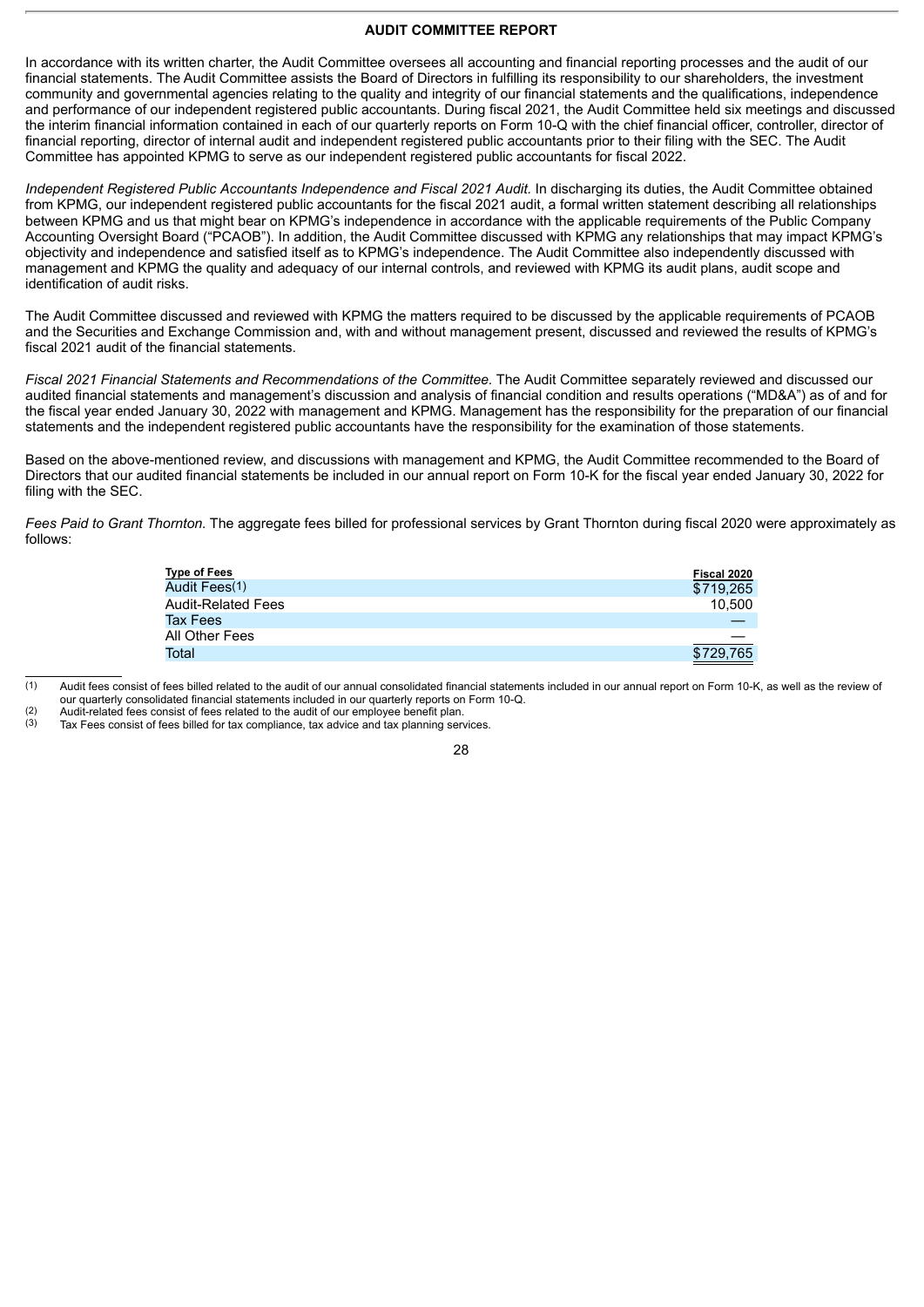*Fees Paid to KPMG.* The aggregate fees billed for professional services by KPMG during fiscal 2021 were approximately as follows:

| <b>Type of Fees</b>       | Fiscal 2021 |
|---------------------------|-------------|
| Audit Fees(1)             | \$645,000   |
| <b>Audit-Related Fees</b> |             |
| Tax Fees                  |             |
| All Other Fees            |             |
| Total                     | \$645,000   |

 $(1)$  Audit fees consist of fees billed related to the audit of our annual consolidated financial statements included in our annual report on Form 10-K, as well as the review of our quarterly consolidated financial statements included in our quarterly reports on Form 10-Q.

All audit and non-audit services provided by KPMG and Grant Thornton were pre-approved by the Audit Committee.

In performing all of the functions described above, the Audit Committee acts only in an oversight capacity. The Audit Committee may not complete its reviews of the matters described above prior to our public announcement of financial results and, necessarily, in its oversight role, the Audit Committee relies on the work and assurances of the Company's management, which has the primary responsibility for the Company's financial statements and reports and internal control over financial reporting, and of the independent auditors, who, in their report, express an opinion on the conformity of the Company's annual financial statements to accounting principles generally accepted in the United States.

#### **The Audit Committee:**

Thomas G. Folliard (Chairman) Brenda I. Morris Brett L. Paschke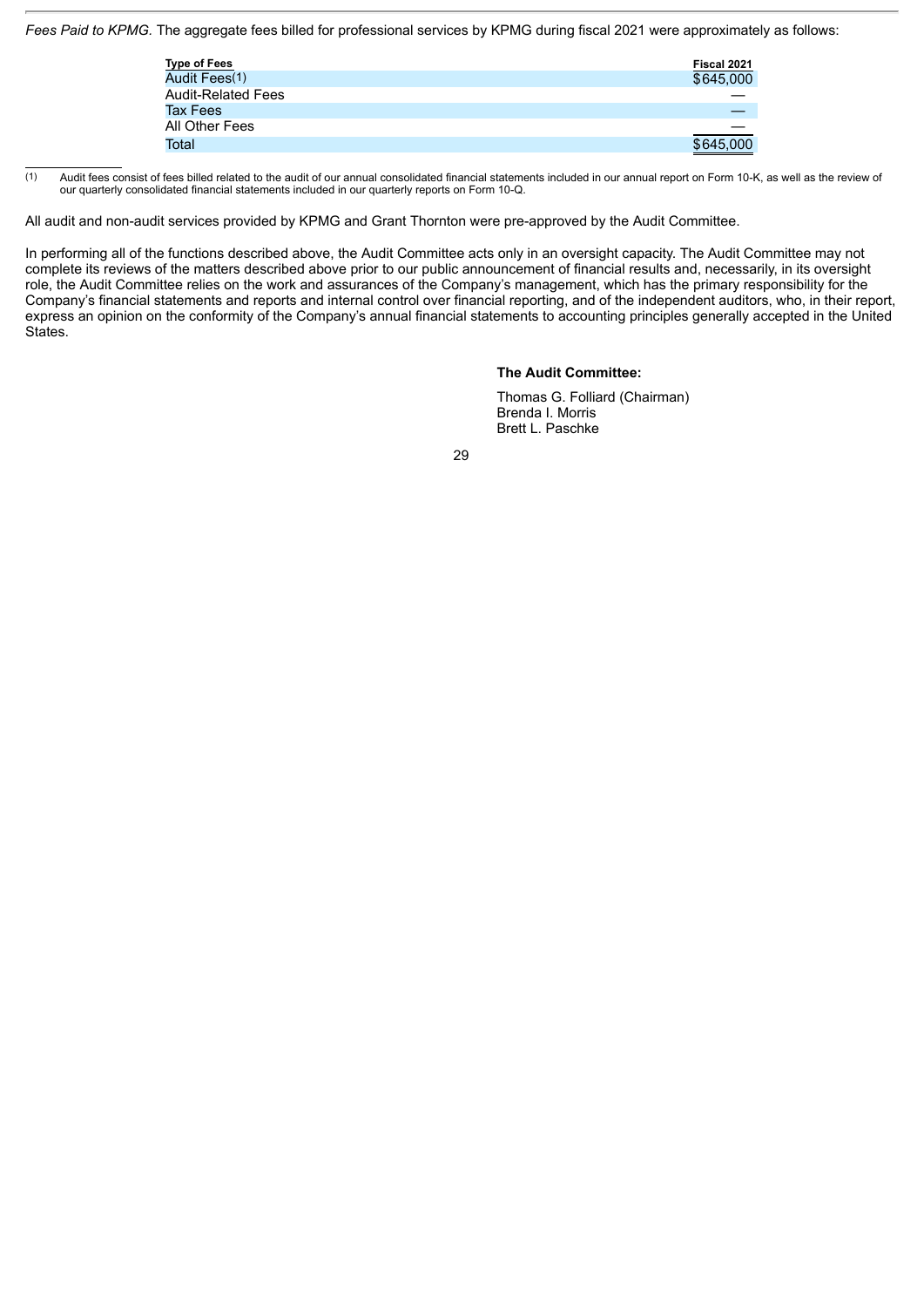#### **SUBMISSION OF SHAREHOLDER PROPOSALS**

Proposals of a shareholder submitted pursuant to Rule 14a-8 of the SEC ("Rule 14a-8") for inclusion in the proxy statement for the 2023 Annual Meeting of Shareholders must be received by Duluth Trading at its executive offices no later than December 9, 2022. A shareholder who intends to present business other than pursuant to Rule 14a-8 at the 2023 Annual Meeting must comply with the requirements set forth in our amended and restated bylaws. To bring shareholder proposed nominations or other business before an annual meeting, our amended and restated bylaws require, among other things, that the shareholder submit written notice thereof to Duluth Trading's executive offices not less than 90 days nor more than 120 days prior to the anniversary of the annual meeting of shareholders held the prior year. Therefore, we must receive notice of a shareholder proposal submitted other than pursuant to Rule 14a-8 no earlier than January 26, 2023 and no later than February 25, 2023. If notice is received before January 26, 2023, or after February 25, 2023, it will be considered untimely, and Duluth Trading will not be required to allow the proposal to be presented at the 2023 Annual Meeting of Shareholders.

Such nominations or proposals must be submitted to Mr. David Loretta, Secretary, Duluth Holdings Inc., 201 East Front Street, Mount Horeb, Wisconsin 53572. To avoid disputes as to the date of receipt, it is suggested that any shareholder proposal be submitted by certified mail. return receipt requested.

In addition to satisfying the foregoing requirements under our bylaws, to comply with the universal proxy rules (when effective) for the 2023 Annual Meeting of Shareholders, shareholders who intend to solicit proxies in support of director nominees other than the Company's nominees must provide notice that complies with Rule 14a-19 under the Exchange Act by March 26, 2023.

#### **DELINQUENT SECTION 16(a) REPORTS**

Section 16(a) of the Exchange Act requires the Company's directors and officers, among others, to file reports with the SEC disclosing their ownership, and changes in their ownership, of stock in the Company. Copies of these reports must also be furnished to the Company. Based solely on a review of these copies, the Company believes that all filing requirements were complied with on a timely basis during fiscal 2021, with the exception of a Form 4 filing for each of Messrs. Homolka, Loretta, R. Schlecht, and Murphy relating to the vesting of restricted stock due to administrative error, as well as two Form 4 filings for Mr. Teufel, each relating to the vesting of restricted stock due to administrative error; and one Form 5 filing for Mr. Paschke regarding a purchase of Class B Common Stock.

#### **OTHER MATTERS**

Although management is not aware of any other matters that may come before the annual meeting, if any such matters should be presented, the persons named in the enclosed proxy card intend to vote as recommended by the Board of Directors or, if no such recommendation is given, in accordance with their best judgment.

Shareholders may obtain a free copy of our annual report on Form 10-K for fiscal 2021 at no cost by writing to David Loretta, **Secretary, Duluth Holdings Inc., 201 East Front Street, Mount Horeb, Wisconsin 53572.**

> By Order of the Board of Directors, David Loretta, *Secretary*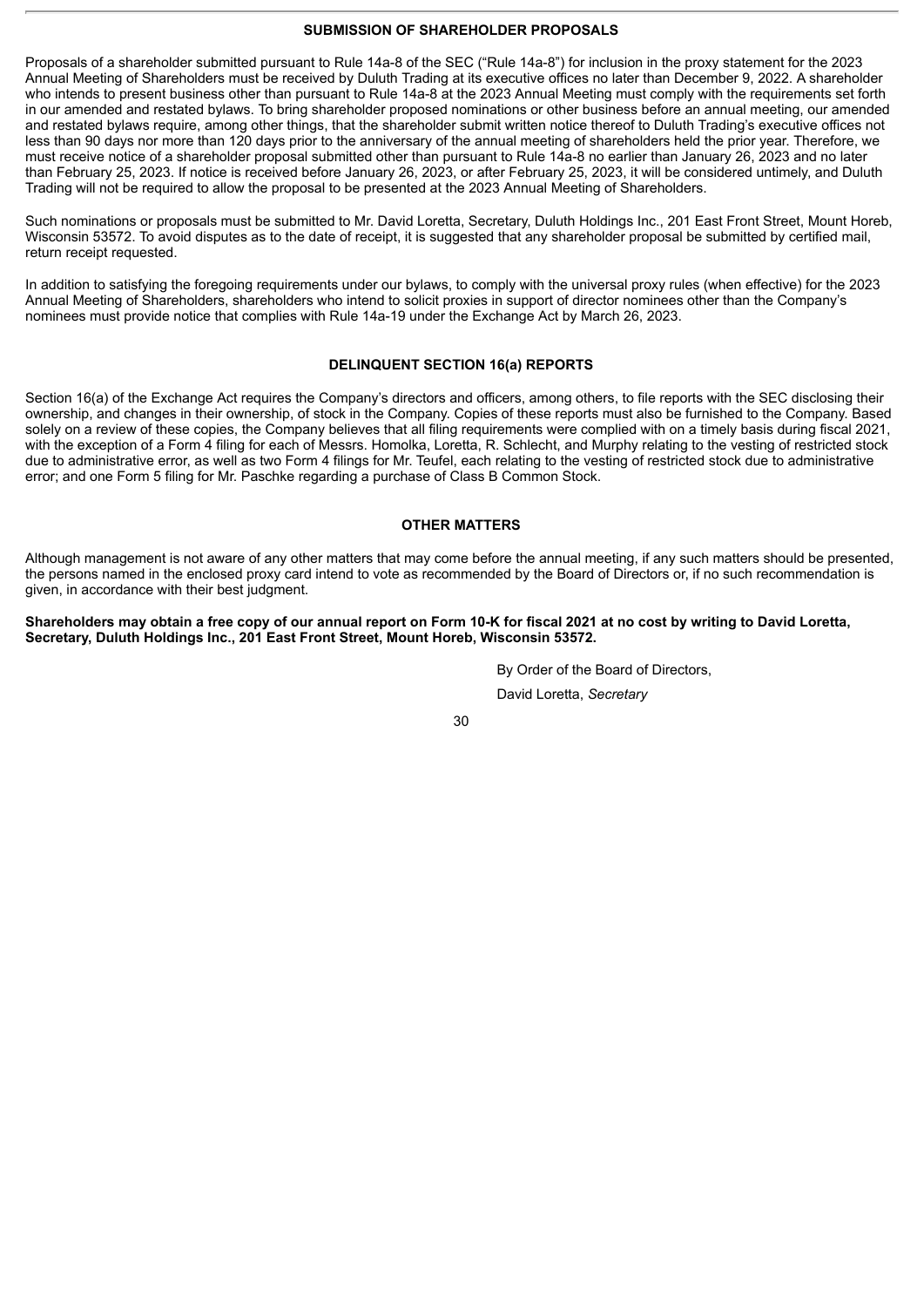| <b>ENDORSEMENT_LINE</b>                                                                                                                                            | 000004<br><b>SACKPACK</b>                                                                                    | 000000000.000000 ext<br>000000000.000000 ext<br>000000000.000000 ext<br>000000000.000000 ext<br>000000000.000000 ext<br>000000000.000000 ext                                                                 | C123456789 |
|--------------------------------------------------------------------------------------------------------------------------------------------------------------------|--------------------------------------------------------------------------------------------------------------|--------------------------------------------------------------------------------------------------------------------------------------------------------------------------------------------------------------|------------|
| <b>MR A SAMPLE</b>                                                                                                                                                 | ՍիիբերնաբրությրերիսկիզկՍՍիիերիսիրիկիզիկերներաննե                                                             | Your vote matters - here's how to vote!<br>You may vote online or by phone instead of mailing this card.                                                                                                     |            |
| <b>DESIGNATION (IF ANY)</b><br>ADD 1<br>ADD <sub>2</sub><br>ADD <sub>3</sub><br>ADD 4                                                                              |                                                                                                              | Votes submitted electronically must be<br>received by 1:00 a.m., Central Time,<br>on May 26, 2022.                                                                                                           |            |
| ADD <sub>5</sub><br>ADD 6                                                                                                                                          |                                                                                                              | Online<br>Go to www.envisionreports.com/DLTH or<br>scan the QR code - login details are<br>located in the shaded bar below.                                                                                  |            |
|                                                                                                                                                                    |                                                                                                              | Phone<br>Call toll free 1-800-652-VOTE (8683) within<br>the USA, US territories and Canada                                                                                                                   |            |
| Using a black ink pen, mark your votes with an X as shown in this example.<br>Please do not write outside the designated areas.                                    |                                                                                                              | Save paper, time and money!<br>Sign up for electronic delivery at<br>www.envisionreports.com/DLTH                                                                                                            |            |
| 2022 Annual Meeting Proxy Card                                                                                                                                     |                                                                                                              | 1234 5678 9012 345                                                                                                                                                                                           |            |
|                                                                                                                                                                    | $\blacktriangledown$ if voting by mail. Sign, detach and return the bottom portion in the enclosed envelope. |                                                                                                                                                                                                              |            |
| A                                                                                                                                                                  | Proposals - The Board of Directors recommend a vote FOR all the nominees listed and FOR Proposal 2.          |                                                                                                                                                                                                              |            |
| 1. Election of Directors:                                                                                                                                          | Withhold                                                                                                     | Withhold                                                                                                                                                                                                     | Withhold   |
| 01 - Stephen L. Schlecht<br>04 - Thomas G. Folliard                                                                                                                | For<br>Authority<br>02 - Francesca M. Edwardson<br>05 - Brett L. Paschke                                     | For<br><b>Authority</b><br>For<br>03 - David C. Finch<br>06 - Samuel M. Sato                                                                                                                                 | Authority  |
| 07 - Scott K. Williams                                                                                                                                             |                                                                                                              |                                                                                                                                                                                                              |            |
| 2. The ratification of selection of KPMG LLP as the independent<br>registered public accountants for Duluth Holdings Inc. for the<br>year ending January 29, 2023. | Against Abstain<br>For                                                                                       | NOTE: In their discretion, the proxies are authorized to consider<br>and vote upon any other matters which may properly come<br>before the meeting or any adjournment thereof.                               |            |
|                                                                                                                                                                    |                                                                                                              |                                                                                                                                                                                                              |            |
|                                                                                                                                                                    | B Authorized Signatures - This section must be completed for your vote to count. Please date and sign below. | Please sign exactly as name(s) appears hereon. Joint owners should each sign. When signing as attorney, executor, administrator, corporate officer, trustee, quardian, or custodian, please give full title. |            |